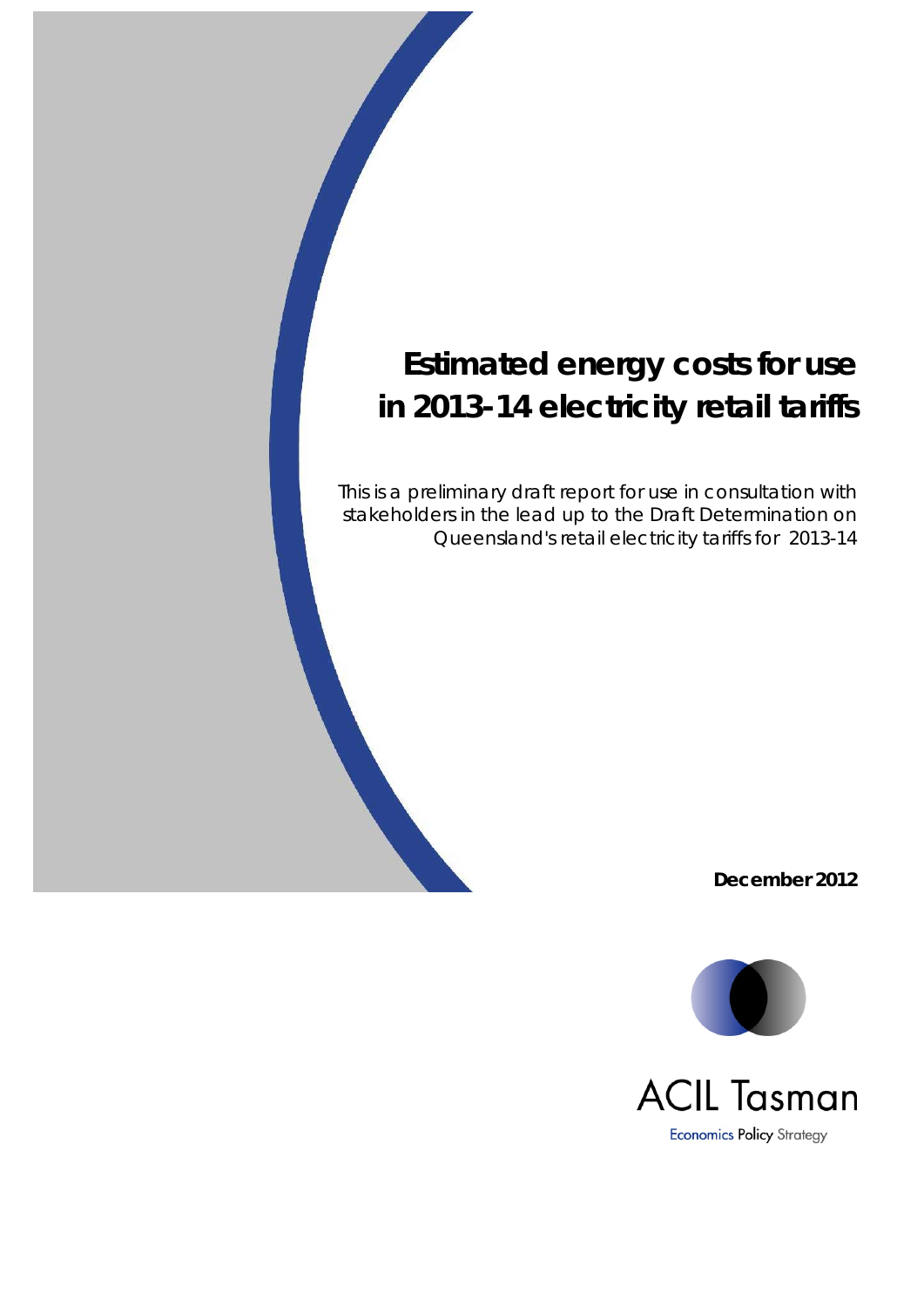### **ACIL Tasman Pty Ltd**

ABN 68 102 652 148 Internet www.aciltasman.com.au

**Melbourne (Head Office)**  Level 4, 114 William Street Melbourne VIC 3000 Telephone (+61 3) 9604 4400<br>Facsimile (+61 3) 9604 4455 Facsimile  $(+61\ 3)$  9604 4455<br>Email melbourne@aciltas melbourne@aciltasman.com.au

**Brisbane**  Level 15, 127 Creek Street Brisbane QLD 4000 GPO Box 32 Brisbane QLD 4001 Telephone (+61 7) 3009 8700<br>Facsimile (+61 7) 3009 8799 Facsimile  $(+61\ 7)$  3009 8799<br>Email brisbane@aciltasm brisbane@aciltasman.com.au

**Canberra**  Level 1, 33 Ainslie Place Canberra City ACT 2600 GPO Box 1322 Canberra ACT 2601 Telephone (+61 2) 6103 8200<br>Facsimile (+61 2) 6103 8233  $(+61\ 2)\ 6103\ 8233$ Email canberra@aciltasman.com.au

**Sydney**  PO Box 1554 Double Bay NSW 1360 Telephone (+61 2) 9389 7842<br>Facsimile (+61 2) 8080 8142 Facsimile  $(+61\ 2) 8080 8142$ <br>Email sydney@aciltasman sydney@aciltasman.com.au

**Perth**  Centa Building C2, 118 Railway Street West Perth WA 6005 Telephone (+61 8) 9449 9600<br>Facsimile (+61 8) 9322 3955 Facsimile  $(+61\ 8)$  9322 3955<br>Email perth@aciltasman. perth@aciltasman.com.au

**For information on this report** 

Please contact:

Marcus Randell Telephone (07) 3009 8709 or 30098700 Mobile 0404 822 319 Email m.randell @aciltasman.com.au

### **Contributing team members**

Paul Hyslop Richard Lenton Martin Pavelka Cara Chambers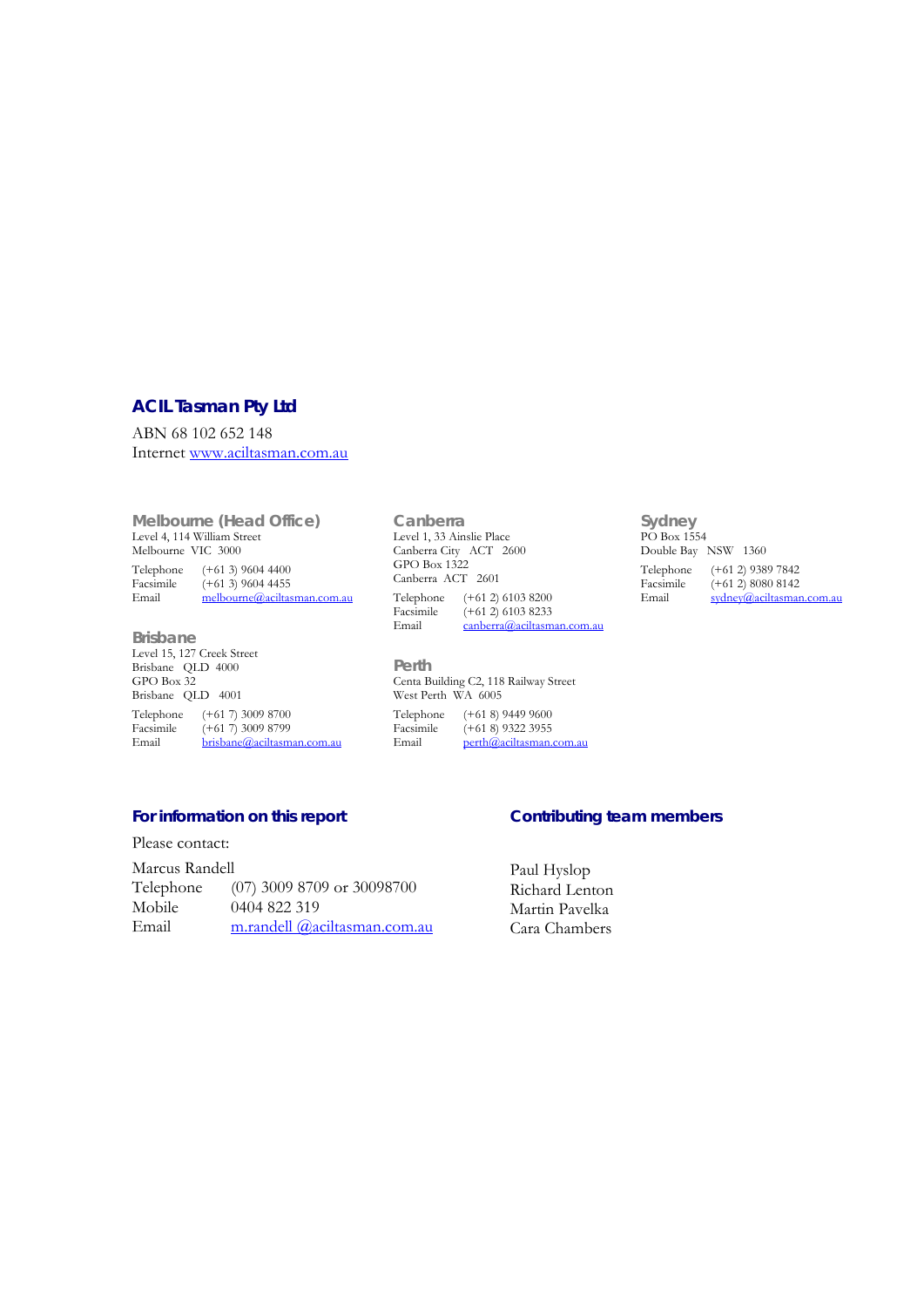

## **Contents**

| $\mathbf{1}$ | Introduction                                          | $\mathbf{1}$   |
|--------------|-------------------------------------------------------|----------------|
|              | 1.1<br>Context                                        | 1              |
|              | Ministerial Delegation<br>1.1.1                       | $\mathbf{1}$   |
|              | 1.1.2 Authority's consultant Terms of Reference (TOR) | 2              |
|              | ACIL Tasman's approach to the TOR<br>1.2              | 3              |
| 2            | NEM background                                        | $\overline{4}$ |
|              | NEM pool<br>2.1                                       | $\overline{4}$ |
|              | Hedging and other arrangements<br>2.2                 | 5              |
| 3            | <b>Retailing in the NEM</b>                           | 7              |
|              | Cost of energy for customer retail services<br>3.1    | 7              |
|              | 3.1.1 Vertically integrated retailers                 | 8              |
|              | Energy costs for customer retail services<br>3.2      | 8              |
| 4            | <b>Submissions to the Interim Consultation Paper</b>  | 11             |
| 5            | Market based approach methodology                     | 13             |
|              | Wholesale energy cost<br>5.1                          | 13             |
|              | Other energy costs<br>5.2                             | 16             |
|              | A Ministerial Delegation                              | 17             |
| B            | <b>Consultancy Terms of Reference</b>                 |                |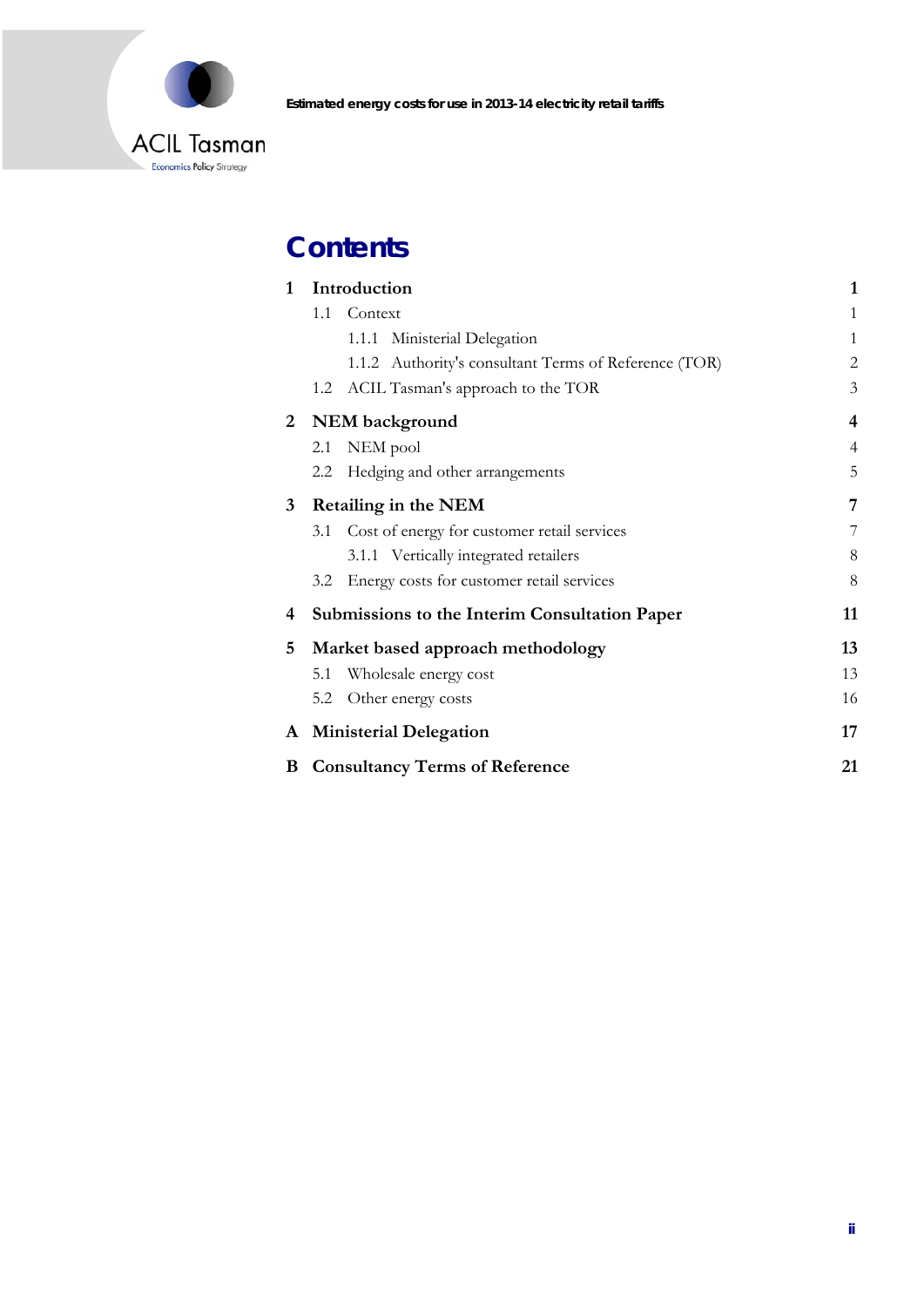

## **1 Introduction**

This report sets out ACIL Tasman's proposed approach to estimate energy costs for use by the Queensland Competition Authority (the Authority) in developing retail electricity tariffs for 2013-14. The objective of this report is to provide background material for a workshop and consultation with stakeholders prior to the preparation of the estimates and associated report for use by the Authority in its Draft Determination of regulated retail electricity prices for 2013-14.

The report also considers the submissions made by various parties to the Authority's Interim Consultation Paper, *Regulated Retail Electricity Prices 2013-14* (September 2012) where those submissions refer to the cost of energy in regulated retail electricity prices.

Retail prices generically consist of three components: network costs, energy costs and the costs associated with retailing to end users. This report is concerned with the energy costs component only. In accordance with the Ministerial Delegation (the Delegation) which is attached as Appendix A and the Consultancy Terms of Reference (TOR) provided by the Authority and which is attached as Appendix B, the methodology developed by ACIL Tasman provides an estimate of energy costs to be incurred by a retailer to supply customers on notified prices for 2013-14; i.e. non-market customers. Energy costs comprise wholesale energy costs and other energy costs associated with renewable energy incentives, market fees and ancillary services charges.

## **1.1 Context**

### **1.1.1 Ministerial Delegation**

The Delegation requires the Authority to determine the prices that a retail entity may charge its non-market customers for customer retail services for the three tariff years from 1 July 2013 to 30 June 2016. The Ministerial Delegation as issued to the Authority states:

I, Mark McArdle, the Minister for Energy and Water Supply, in accordance with the power of delegation in section 90AA(1) of the *Electricity Act 1994* (the Act), delegate to the Queensland Competition Authority (QCA) the function under section 90 (1) of the Act of deciding the prices that a retail entity may charge its non-market customers for customer retail services for the tariff years from 1 July 2013 to 30 June 20161.

<u>.</u>

<sup>&</sup>lt;sup>1</sup> Ministerial Delegation - 5 September 2012 Retrieved 18 October 2012 from: http:--www.qca.org.aufiles-ER-NEP1213-QLDGovtDME-Deleg-0912.PDF, p.1.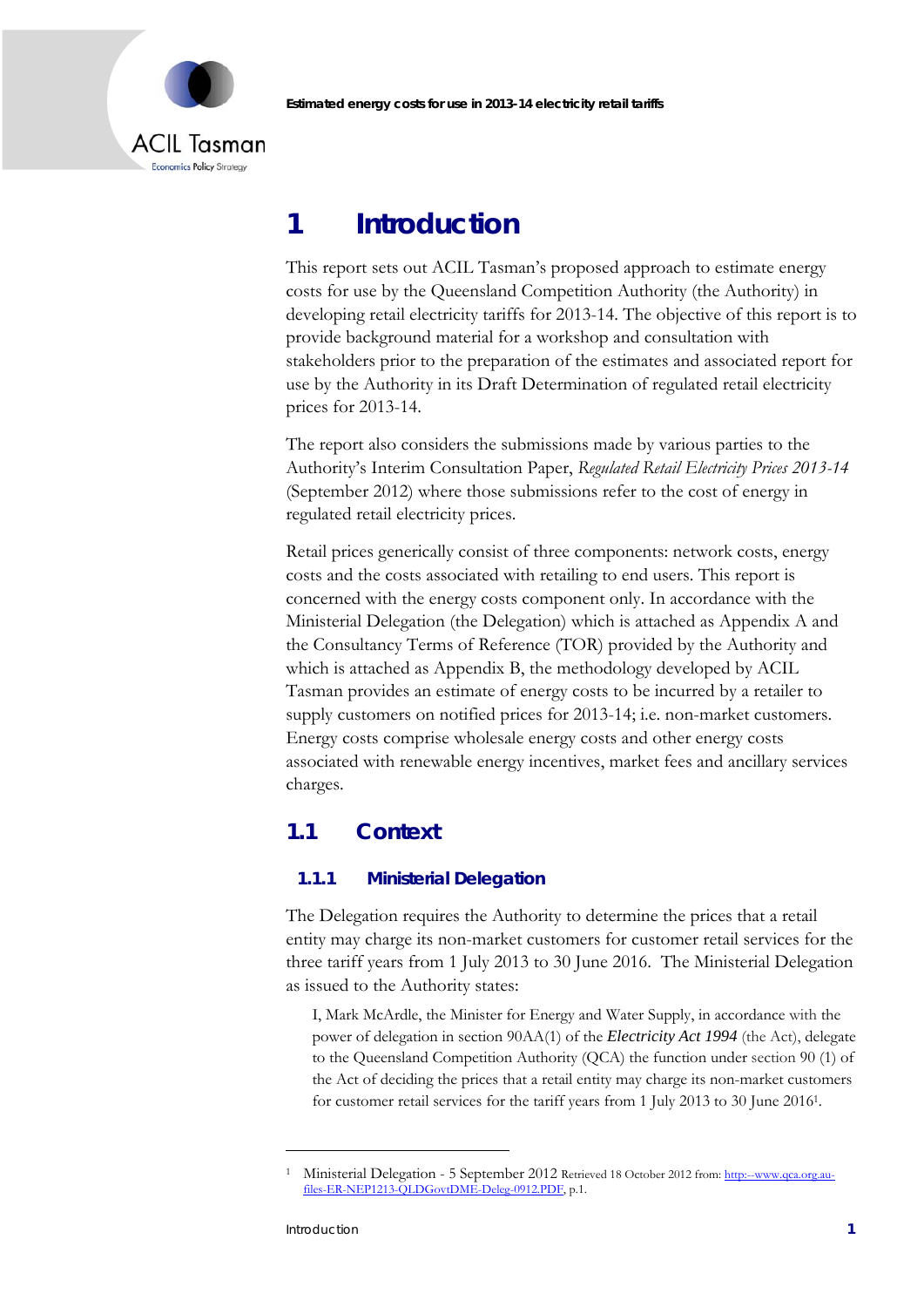

The Electricity Act 1994 (Act) defines *customer retail services* as, **…** *for premises, means the sale of electricity to the premises.2*

The Delegation provides a Terms of Reference to the Authority for the purposes of the Price Determination to be made by the Authority. In particular, item 3 of the Terms of Reference provided by the Delegation states:

*In accordance with section 90(5)(a) of the Act, in making a price determination for each tariff year QCA must have regard to all of the following:* 

- *(a) the actual costs of making, producing or supplying the goods or services;*
- *(b) the effect of the price determination on competition in the Queensland retail electricity market; and*
- *(c) the matters set out in paragraph 5 of these Terms of Reference.*

ACIL Tasman understands that the "goods or services" referred to are customer retail services meaning the sale of electricity to the premises of nonmarket customers.

### **1.1.2 Authority's consultant Terms of Reference (TOR)**

In accordance with the TOR, ACIL Tasman is required to produce expert advice on energy costs to be incurred by a retailer to supply customers on notified prices for 2013-14. Consistent with the Act and the Delegation, the TOR states that ACIL Tasman must have regard to the actual costs of making, producing or supplying the goods or services. The TOR requires 2013-14 estimates for:

- *(a) wholesale energy costs;*
- *(b) the costs of complying with state and federal government policies such as the Queensland Gas Scheme, the Enhanced Renewable Energy Target Scheme and the carbon tax;*
- *(c) NEM fees and ancillary services charges; and*
- *(d) losses in the transmission and distribution of electricity to customers.*<sup>3</sup>

The words in the TOR, "must have regard to the actual costs of making, producing or supplying the goods or service." are the same as point 3(a) of the Delegation's Terms of Reference, and also are in effect the same as section 90(5)(a) of the Act. As stated in Section 1.1.1 goods and services are understood by ACIL Tasman to be customer retail services for non-market customers or, as it is defined in the Act, sale of electricity to customers.

-

<sup>&</sup>lt;sup>2</sup> Electricity Act 1994 (Reprinted as in force on 23 November 2012), Reprint No. 9E Retrieved 3 December 2012 from http:--www.legislation.qld.gov.au-legisltn-current-eelectrica94.pdf , Schedule 5, p. 418.

<sup>3</sup> TOR, p.1.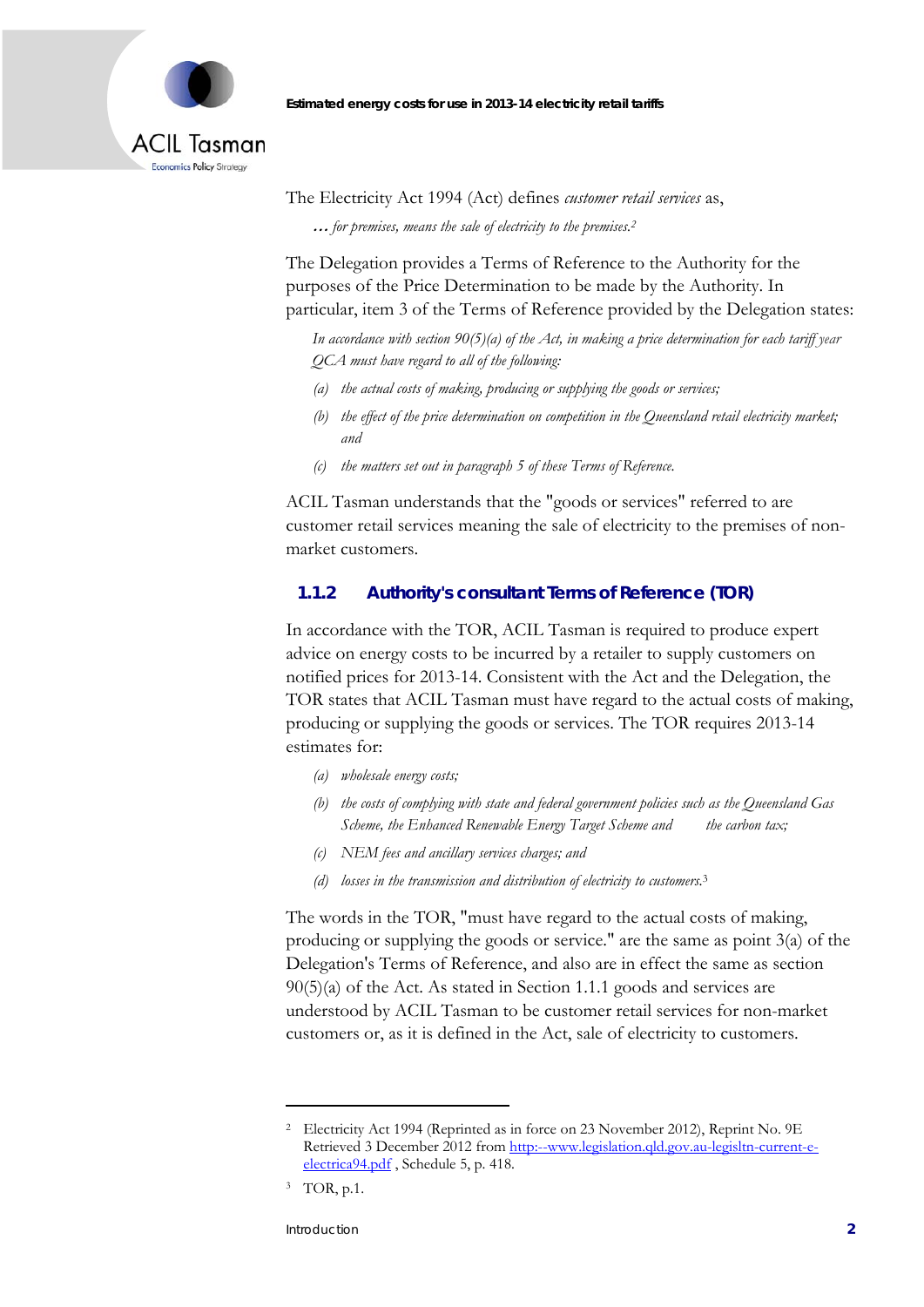# ACIL Tasman Economics Policy Strategy

The Act and the Delegation require that the QCA, in making the price determination, must have regard to the actual cost of making, producing or supplying the goods or services as well as the effect of the price determination on competition in the Queensland retail market and any other matter required by the Delegation. ACIL Tasman notes that it is tasked with providing expert advice to the QCA on the energy costs to be incurred by a retailer to supply non-market customers. As ACIL Tasman is not making the price determination, it is not required to specifically consider competition in the Queensland retail market or any of the matters set out in section 5 of the Delegation.

## **1.2 ACIL Tasman's approach to the TOR**

ACIL Tasman considers that its task is to provide to the QCA, our best estimate of wholesale energy costs that will be incurred by a retailer to supply customers on notified prices for 2013-14. In establishing the most appropriate methodology for undertaking this task, we have identified and considered a range of approaches which might be used to estimate wholesale energy costs to be incurred by a retailer supplying customers on notified prices for 2013-14.

For the purposes of clarity in undertaking the task, ACIL Tasman is not required *inter alia* to provide expert advice on:

- the effect that the price determination might have on competition in the Queensland retail market
- Queensland Government uniform tariff policy
- time of use pricing
- transitional arrangements.

ACIL Tasman understands that these matters will be considered by the Authority when making the price determination. In particular, this means that ACIL Tasman is required to provide its best estimate of the wholesale energy costs to be incurred by retailers which by definition does not include a margin to ensure that competition is not stymied.

The question as to what constitutes the actual cost of making, producing or supplying customer retail services in the context of customers supplied on notified prices, is left for ACIL Tasman to determine in providing its expert advice.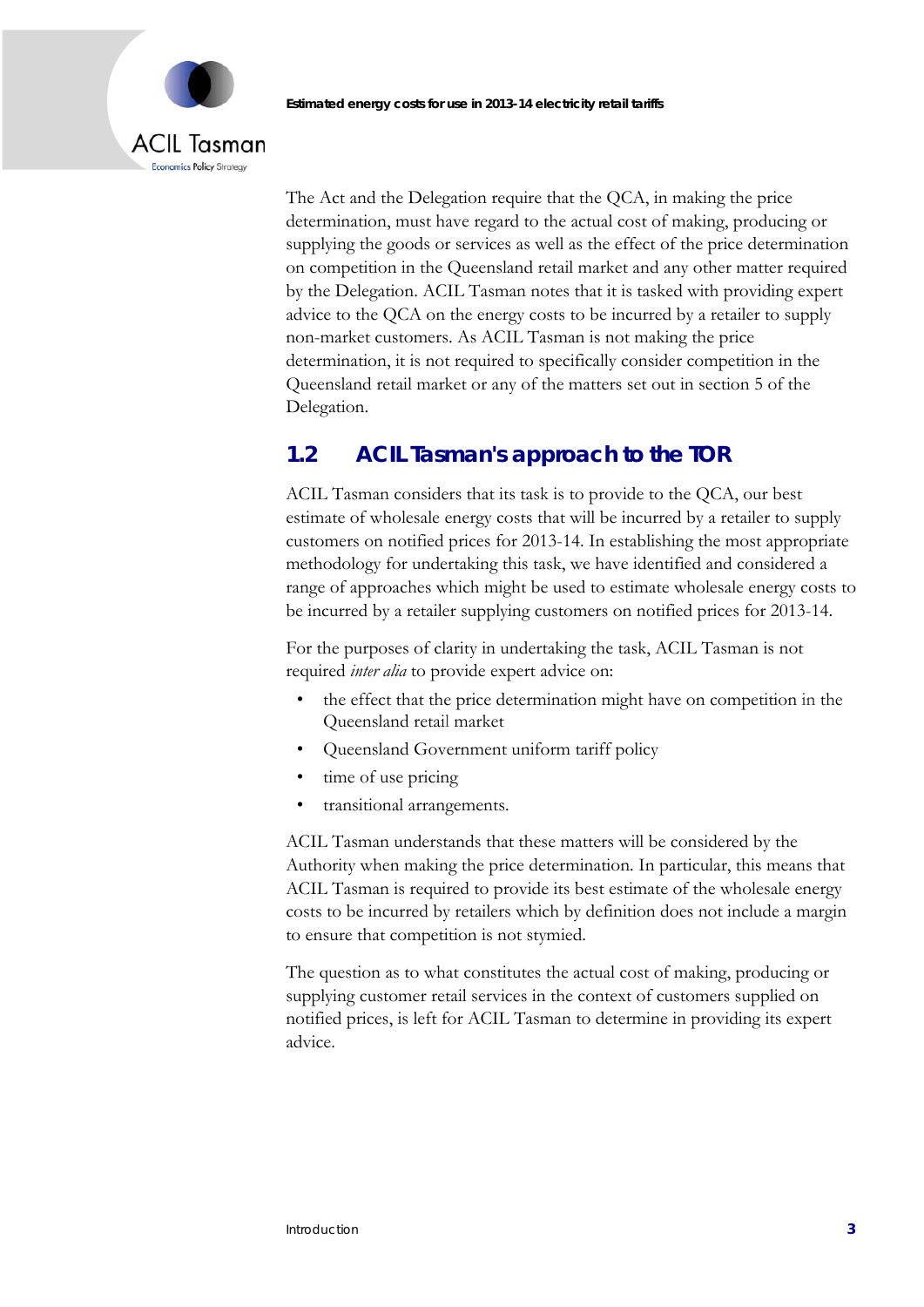



# **2 NEM background**

This section discusses electricity retailing in the National Electricity Market (NEM) and in particular the price formation process and risk management.

## **2.1 NEM pool**

The NEM is a competitive gross pool market with generators competing to be dispatched and the price set in advance of each five minute dispatch period, in almost all circumstances by the highest priced generator or generators issued with instructions to dispatch<sup>4</sup>. The Australian Energy Market Operator (AEMO) operates the market and the pool price set in each pricing region in each dispatch period reflects the equilibrium or competitive price in each dispatch interval. The spot price received by each generator and paid by each market customer is the price set in each 30 minute trading period, which is the average of the prices in each of the corresponding five minute dispatch intervals.

All NEM generators must sell all of their output to the pool and all customers (including retailers acting on behalf of consumers) must purchase all of their electricity requirements from the pool<sup>5</sup>.

Pool price formation is a complex process being dependent on a host of factors including:

- balance between supply and demand
- extent and timing of plant outages (incl. transmission)
- transmission constraints
- generation costs
- weather conditions
- load growth

Uncertainties due mainly to electricity load to be supplied and unplanned outages of plant can cause the pool price to exhibit considerable volatility at

-

<sup>4</sup> The price in each region is set as the price of supplying one additional MWh of electrical energy. As many of the key constraints formulated in the NEM are a complex combination of generation and demand terms, at times the marginal MWh would be supplied by a combination of generators and hence the price is set as a combination of generator offers to supply.

<sup>5</sup> There are exceptions for embedded generators which are generally small and connected to the distribution network and for generators that are connected directly to end-users. However the vast majority of electricity is traded through the NEM.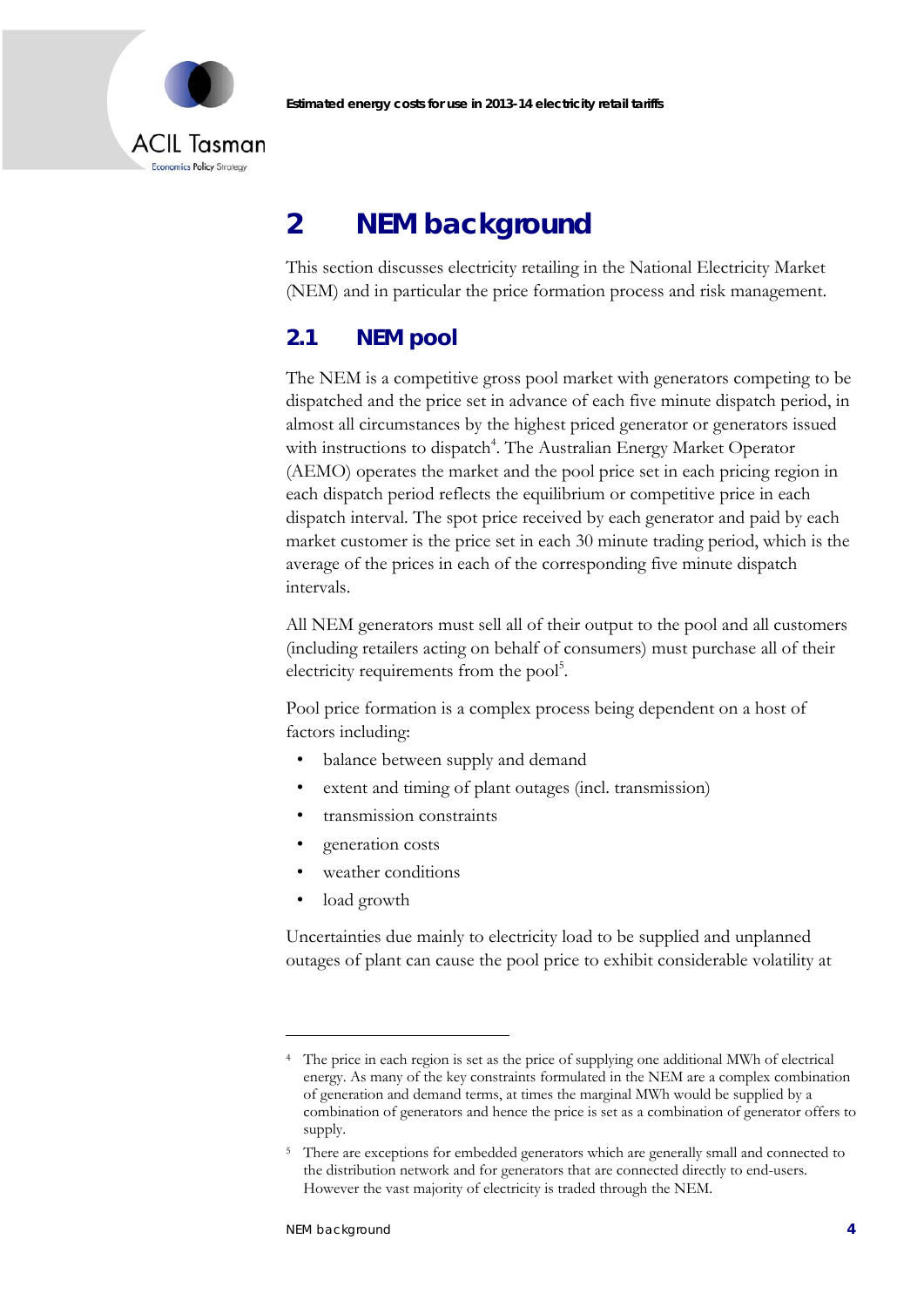

times. Managing this pool price volatility is a critical aspect of retailing electricity supplied through the NEM.

## **2.2 Hedging and other arrangements**

Apart from a very small quantity of energy supplied by embedded and nonmarket generators, retailers operating in the NEM must purchase their energy requirements from the electricity pool. However, as pool prices exhibit significant volatility and retailers are generally required to supply customers at stable prices, NEM retailers face significant price risk. At times, the level of volatility could mean significantly more cash flow required to fund NEM purchases than is received under electricity supply contracts to customers on stable prices.

While this risk could be managed by larger amounts of working capital, holding large working capital reserves that may be used relatively infrequently is expensive. In practice, a better alternative is to hedge the price risk through taking on physical exposure to the electricity pool or by entering into derivative agreements indexed against the electricity pool spot price. As it happens, generators have the opposite price risk profile to retailers as they face pool price exposure on revenues. In general this allows retailers to enter into a wide range of physical and derivative arrangements to manage price risk.

These arrangements typically include:

- acquiring and using own generation
- power purchase agreements (PPAs) or tolling agreements with third party generators
- bilateral arrangements between retailers and generators
- broker arranged over the counter (OTC) contracts (may include a wide range of contract forms)
- exchange traded swap and cap contracts available in the futures market.

Many of these instruments are traded at fixed volumes. Consumer demand for electricity varies across the day, week, season and annually with the variation determined in part by daily usage patterns linked to consumer behaviour, lifestyle and preferences. In addition weather is a significant factor in these variations (heating in winter, air conditioning in summer etc.). Hence electricity retailers also face volume risk. It is unlikely that it is ever cost effective to completely hedge the combination of price and volume risk. In general retailers seek to manage the combination of price and volume risk to an acceptable level of variation (could be measured in terms of revenues at risk, cash flow at risk, or earnings at risk). The residual risk is managed by maintaining appropriate levels of working capital within the business or by having access to short term borrowings which may be accessed rapidly when required.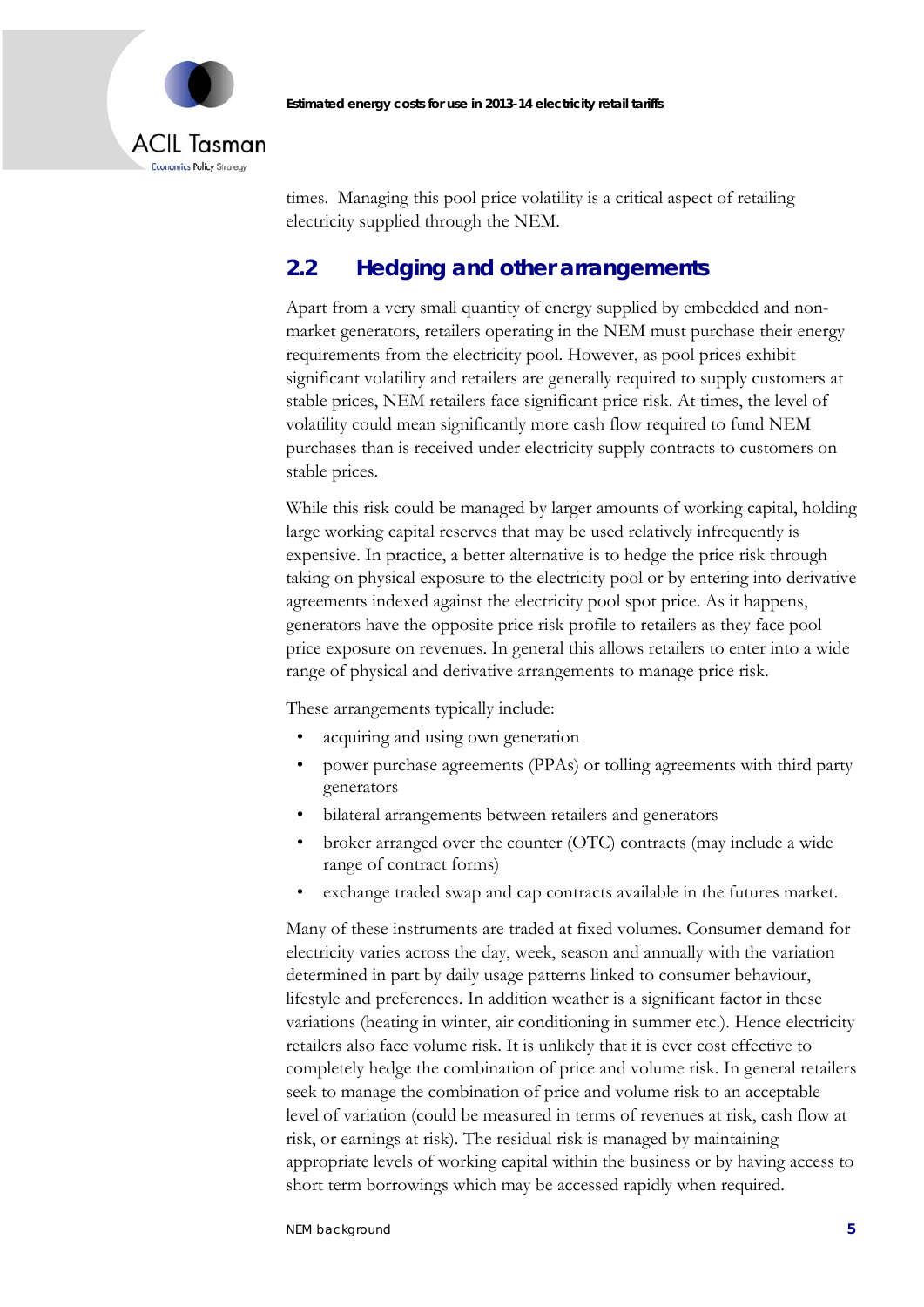## ACIL Tasman **Economics Policy Strategy**

The prices offered and bid for OTC contracts and exchange traded contracts will be governed by a host of considerations but paramount is the expected pool or market price which the counterparties collectively perceive will prevail for the energy being contracted (volume, shape and tenor). This is because the pool price is the prevailing price available to retailers and generators so and it would make little logical sense to offer and bid prices which are markedly different from the expected pool price level. Contracts, however, may trade at a premium over the expected pool price reflecting a risk premium for price certainty compared with relying on the spot price.

Importantly, given that the prices for the exchange traded contracts and to a lesser extent OTC prices are in the public domain, all NEM participants (including retailers) are able to observe and trade at these prices. ACIL Tasman has periodically compared OTC contract prices with similar exchange traded contracts and found the prices to be generally consistent. This is not unexpected as it would appear logical for participants to give preference to the lower priced instrument where the prices were materially different.

ACIL Tasman acknowledges that price comparisons across instruments are not always simple especially given that the contract product specifications could well be different. For example the exchange traded products are set as quarterly products backed by the futures exchange whereas OTC contracts tend to have a variety of terms, credit quality and more exotic instruments may also provide for collars, and average rate options.

The effective price in the case of a PPA or Tolling Agreement, written to underwrite a new power station, would be expected to be related to the underlying cost of the plant including development costs. Where the process for investing in the plant is subject to competition, the effective price would also be expected to be related to the long run marginal cost (LRMC) of an increment in supply equivalent to the size of the generator. However, the price in these types of contracts would also be expected to be consistent with expected pool-hedge price outcomes over the life of the contract, otherwise entering them would make little sense given that energy would be available out of the market at the prevailing pool-hedge price. The costs involved in investing directly in generation would be expected to face the same disciplines.

The prices found in PPAs, Tolling Agreements and those implied by direct investment in generation provide limited utility in establishing the actual wholesale costs of energy incurred in supplying customer retail services for non-market customers. By their nature these prices or implied prices are long term averages and do not necessarily represent the costs that would be expected to be incurred in any particular year – on some occasions they would likely be well above the expected costs and in other years well below.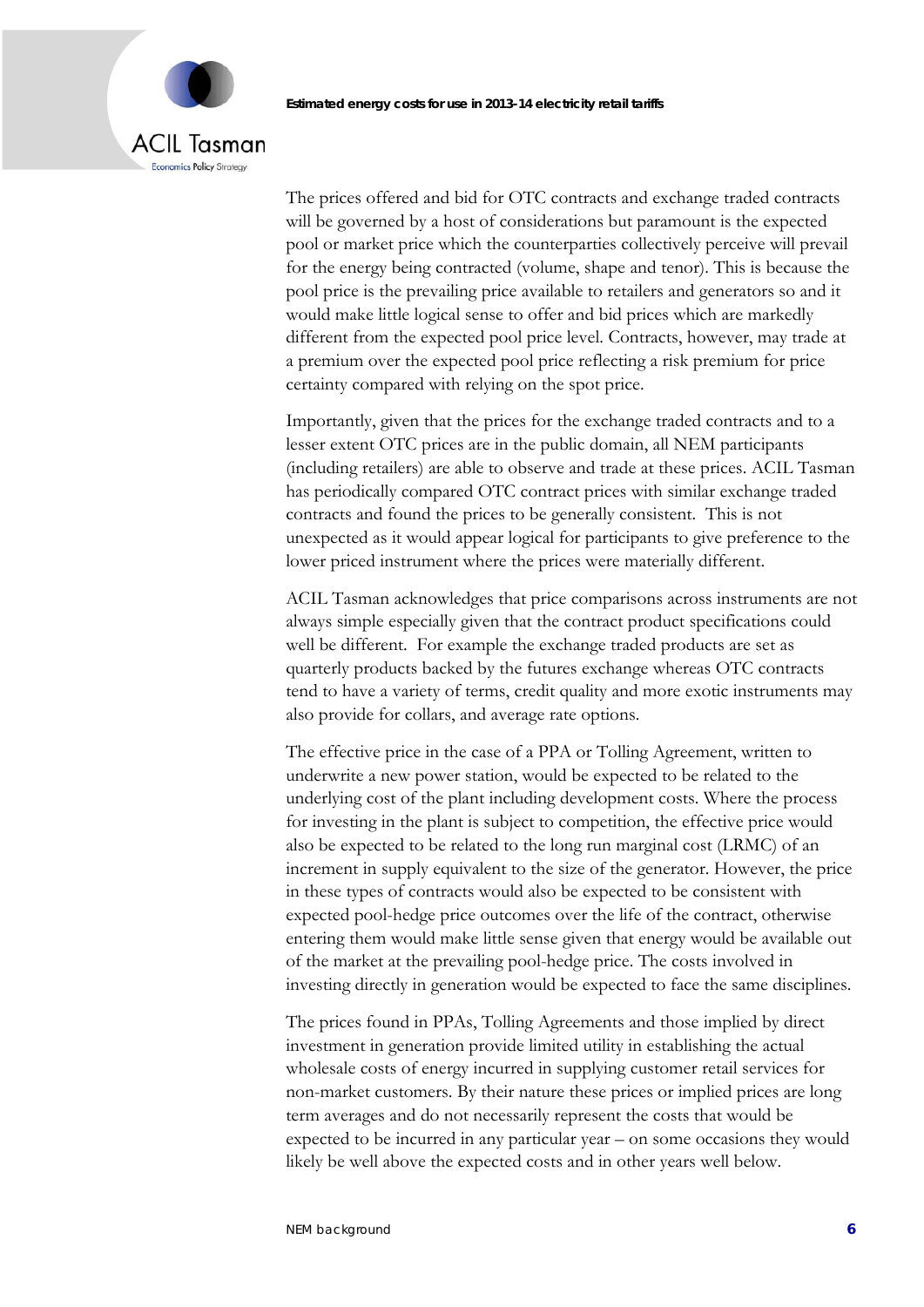

## **3 Retailing in the NEM**

## **3.1 Cost of energy for customer retail services**

Apart from minor supplies from embedded and non market generators, retailers operating in the NEM are compulsorily required to acquire all electricity from the electricity pool operated by AEMO. All electricity so supplied is paid for at the pool or spot price. Pool prices can exhibit large degrees of volatility. Hence, these electricity purchases would be expected to be hedged to various degrees<sup>6</sup> through electricity contracts of various forms and tenors or through physical generators owned by the retail entity or controlled through a PPA or Tolling Agreement.

Where a retail entity owns or controls generation, it must be sold through the NEM electricity pool for which it will receive the prevailing spot price. The retailer owned or controlled generators compete with all other generators to be dispatched in each dispatch period, and in this regard they are indistinguishable from all other generators.

The mix of instruments used to cover the pool price and volume risk faced by retailers will vary from retailer to retailer. Larger vertically integrated retailers are likely to rely to varying extents on their own generation while standalone retailers will be reliant on the other instruments including OTC contracts, bilateral arrangements, exchange traded swap contracts and cap contracts and perhaps PPAs to hedge the pool price risk and keep revenue-at-risk at an acceptable level.

The option of using observably priced market instruments to manage pool price risk is available to all retailers whether vertically integrated or standalone. It means that the vertically integrated retailer, if acting rationally in building its vertically integrated portfolio, should have an advantage in that the cost of its own generation would be expected to be no more than the cost of the market instruments. This suggests that the cost faced by a standalone retailer to hedge pool price risk by using market instruments is an appropriate and reasonable methodology for assessing the cost of energy to be incurred by retail entities supplying customer retail services at notified prices. This methodology ensures that the standalone retailer is secure and the vertically integrated retailer is not disadvantaged as it has access to all the same risk hedging instruments as the standalone retailer. In this sense the vertically integrated retailer can be

<u>.</u>

<sup>&</sup>lt;sup>6</sup> The degree of hedging depends upon the risk appetite of each participant.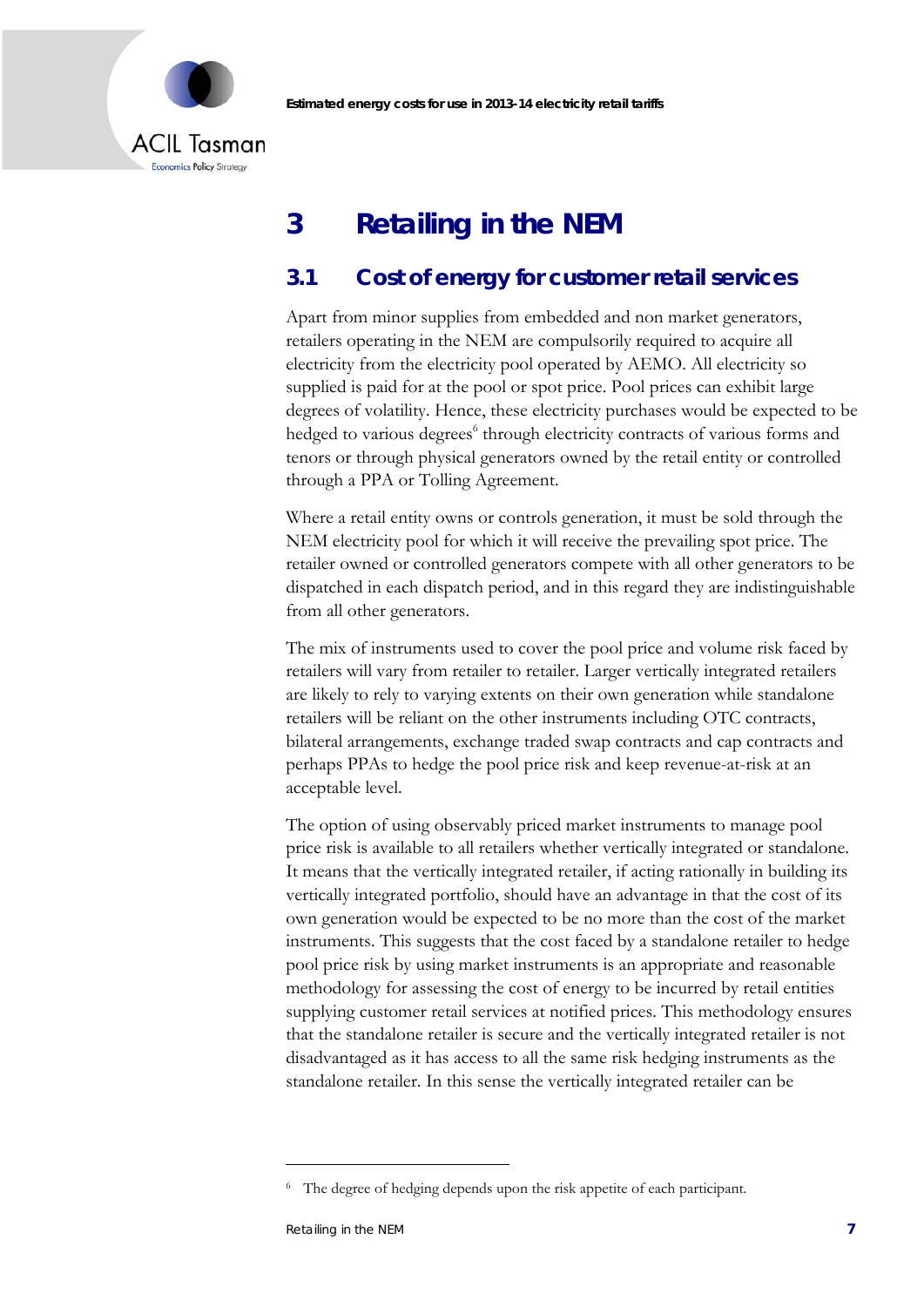

considered to have made a choice to vertically integrate presumably to improve its cost position *vis-a-vis* standalone retailers.

As discussed earlier, retailers would be expected to hedge volatile spot prices through contracts and agreements of various forms and tenors. However, contracts and agreements running over multiple years are typically struck at average prices and do not necessarily reflect the actual cost of hedging in the particular year in question. The forward and futures contract information appears to provide the most unbiased observable estimate of actual hedging costs.

ACIL Tasman understands that retailer risk management policies are likely to require them to build their hedge contract portfolios for a particular year over a period of a few years, depending on the availability of hedge contracts. Hence considering variations in observable hedge contract prices over the period that they actively trade appears to be a reasonable inclusion in the methodology for estimating wholesale energy costs.

### **3.1.1 Vertically integrated retailers**

It follows that where the investment costs of a retailer owned or controlled generator are not competitive with other existing and new entrant generators, either now and/or in the future, the retailer would not expect to achieve an adequate return on the investment, PPA or Tolling Agreement over the life of the asset or agreement, through dispatch into the pool, the sale of hedges or avoiding purchasing alternative hedges and sales to consumers. As is the case for all investors in generation, retailer generation investment decisions are largely irreversible or sunk once committed and the value of the investment will be determined by outcomes in the market over the life of the investment.

Prices within PPAs or Tolling agreements are generally set as averages over the life of the agreements and may include some form of price escalation (generally linked to the consumer or producer price indices) to maintain real returns in each year. Costs may include separate charges for fixed and variable costs. Annualised costs for generator investments also usually reflect the averaging of cost structures over the life of the investment (subject to discounting and price escalation). As discussed above, these long run averaged costs are unlikely to accurately reflect the actual energy costs as incurred through spot and forward markets except as a matter of coincidence.

## **3.2 Energy costs for customer retail services**

This section of the report considers various methods for estimating the actual costs of making, producing or supplying customer retail services (being the sale of electricity to non-market customer premises) in Queensland for 2013-14.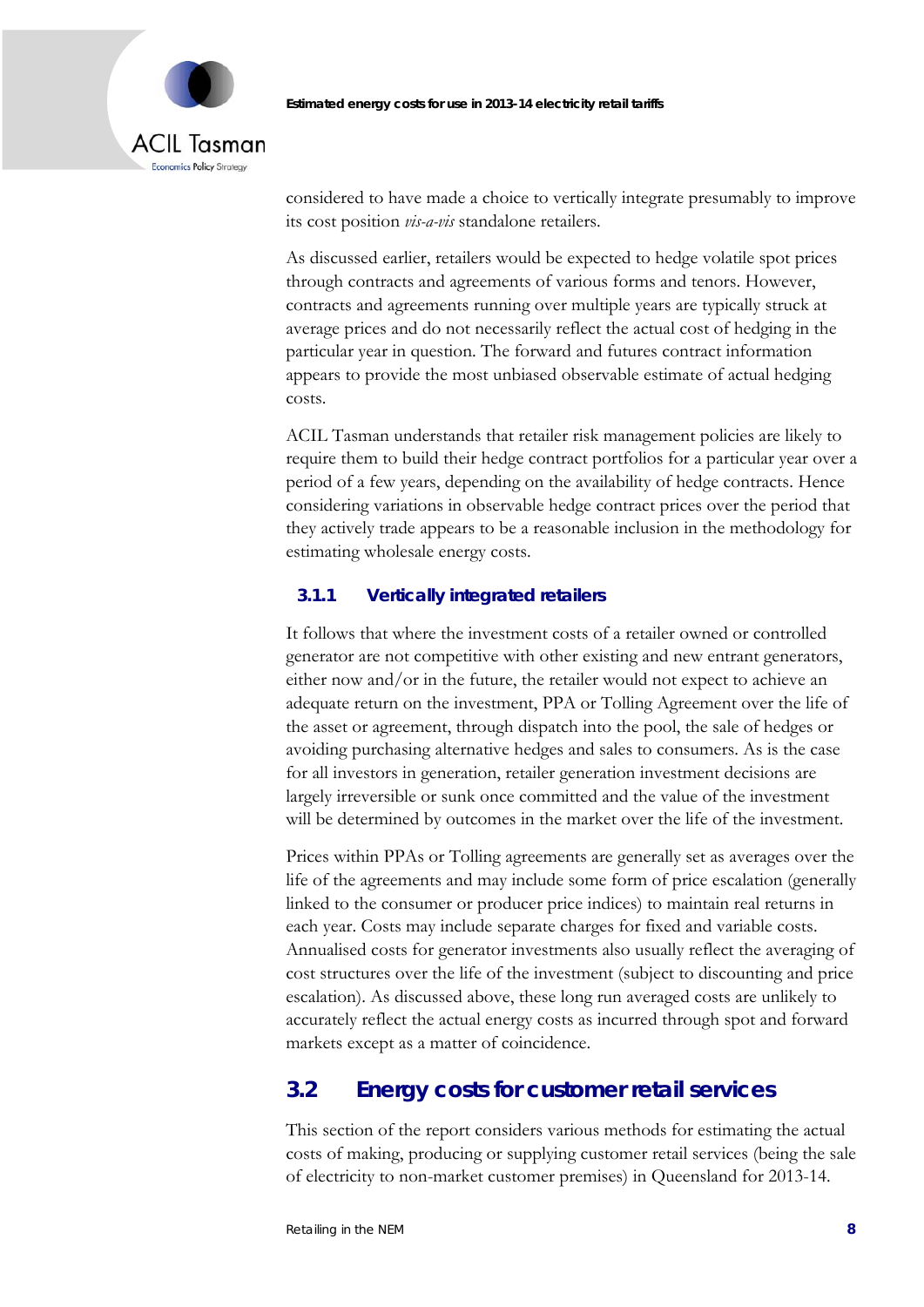

Several methodologies for estimating energy costs for the purposes of setting regulated retail electricity have been assessed by ACIL Tasman, the Authority and stakeholders over the past three years. These methodologies have broadly included:

- market based approaches considering expected future spot prices, forward contract prices or some combination of both
- approaches based on LRMC of generation
- approaches based on the historical costs of generation, PPA or Tolling Agreements
- some combination of the above

In selecting the most suitable methodology, the timeframe over which the determination applies is relevant. The Determination applies for the single year commencing 1 July 2013 and concluding on 30 June 2014.

For the purposes of estimating the actual costs of making, producing or supplying customer retail services, insofar as those costs relate to the wholesale energy costs in a particular year, ACIL Tasman favours a market based approach incorporating observable cost data specifically related to the year for which the determination is to apply.

LRMC as a concept applies in the long run, which is may typically be 25 to 40 years in the context of an electricity generator investment-divestment cycle. LRMC by definition does not reflect the actual energy costs associated with supplying retail electricity services for a one year period only.

The historical generation costs or prices set within PPA or Tolling Agreements to the costs of energy for the purposes of supplying retail electricity services are generally not reflective of the costs that would be expected to be incurred in supplying customer electricity services in any particular year. The return on such investment decisions, which are largely irreversible or sunk, will be determined by outcomes in the market over time. These historical costs or prices are typically based on long run averaged costs and are unlikely to reflect the actual energy costs associated with supplying retail electricity services over a one year period except as a matter of coincidence.

In seeking to establish a methodology that is transparent and that reflects underlying market conditions, a market based approach based on credible expectations about future spot prices and observable electricity forward contract prices for the one year period in question appears to be the most appropriate method to use.

Based on these observations ACIL Tasman believes that a market based approach provides a reasonable estimate for the actual costs of making,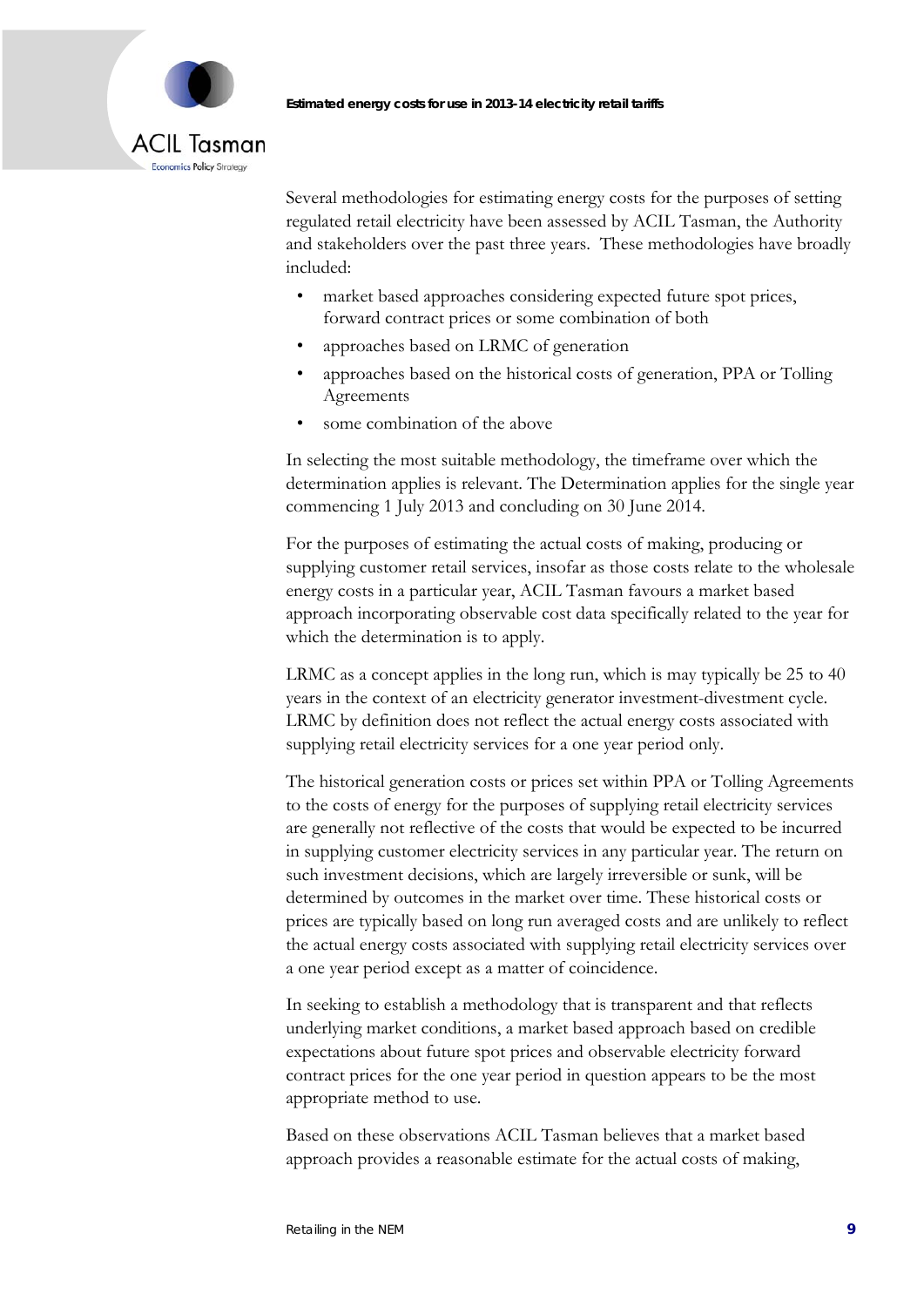

producing or supplying customer retail services (being the sale of electricity to the non-market customer premises) in Queensland for 2013-14.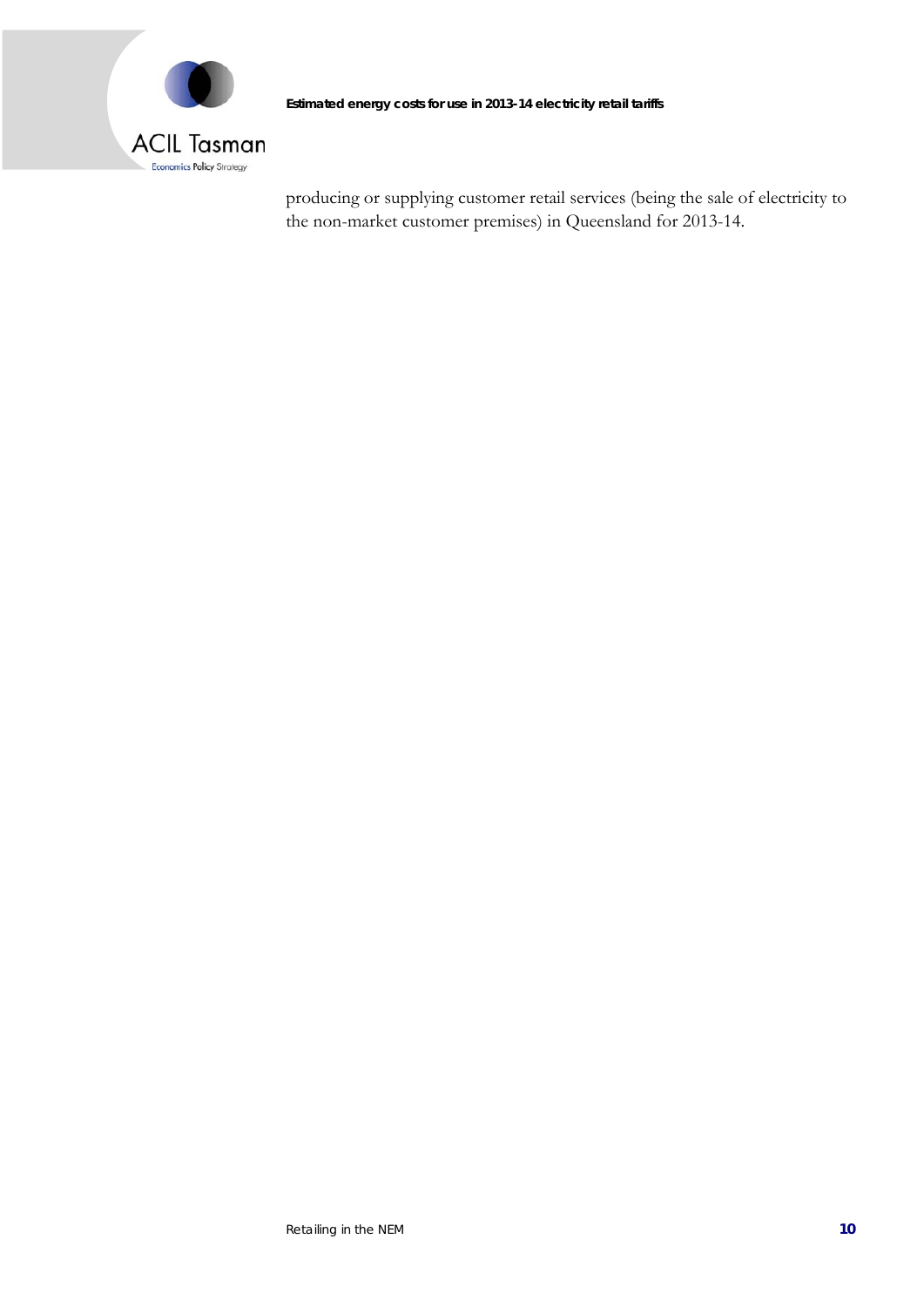

## **4 Submissions to the Interim Consultation Paper**

ACIL Tasman has considered the submissions to the Interim Consultation Paper, Regulated Retail Electricity Prices 2013-14, September 2012.

As we would expect, given their exposure to the energy cost estimates, the key issues for estimation of energy purchase costs were raised by retailers in their submissions. Customer submissions tended to concentrate on tariff structures, maintenance of uniform pricing and transitional issues.

The main themes in the retailer submissions with respect to energy costs have not changed noticeably since the consultation for the 2012-13 Final Determination and could be summarised as:

- wholesale energy costs should not be lower that LRMC of generation
- pool modelling processes and assumptions should be transparent
- costs of PPA and other hedging instruments should be incorporated
- methodology should provide greater pricing certainty
- need to be sure energy cost estimates are not low.

In general retailers still considered the use of LRMC as their preferred approach to estimating or, at least, providing a floor to wholesale energy costs although none specified how the LRMC should be calculated. As discussed at all stages of the 2012-13 notified tariff review, ACIL Tasman does not regard LRMC as an appropriate approach to estimating wholesale energy cost. In any case, because of an expected oversupply of generation in 2013-14 in Queensland, the LRMC to supply any additional load in 2013-14 would equal the marginal cost of the lowest cost of an existing generator. Being an existing plant, this LRMC would not include fixed or capital and can be expected to be noticeably lower than market based methodology being proposed by ACIL Tasman.

In the interests of transparency for the 2013-14 review, ACIL Tasman will be releasing details of the key assumptions used in its NEM modelling. The *PowerMark* model however is a proprietary product which contains formula and other mechanisms dealing with the construction and transformation of generator offer curves involving an iterative learning process which ACIL Tasman will not be releasing publicly. The *PowerMark* model is regularly calibrated to ensure its settings produce results which are consistent with actual market dispatch and price outcomes.

PPAs and Tolling Arrangements and other similar instruments have not been included in the calculation of the wholesale energy cost because of the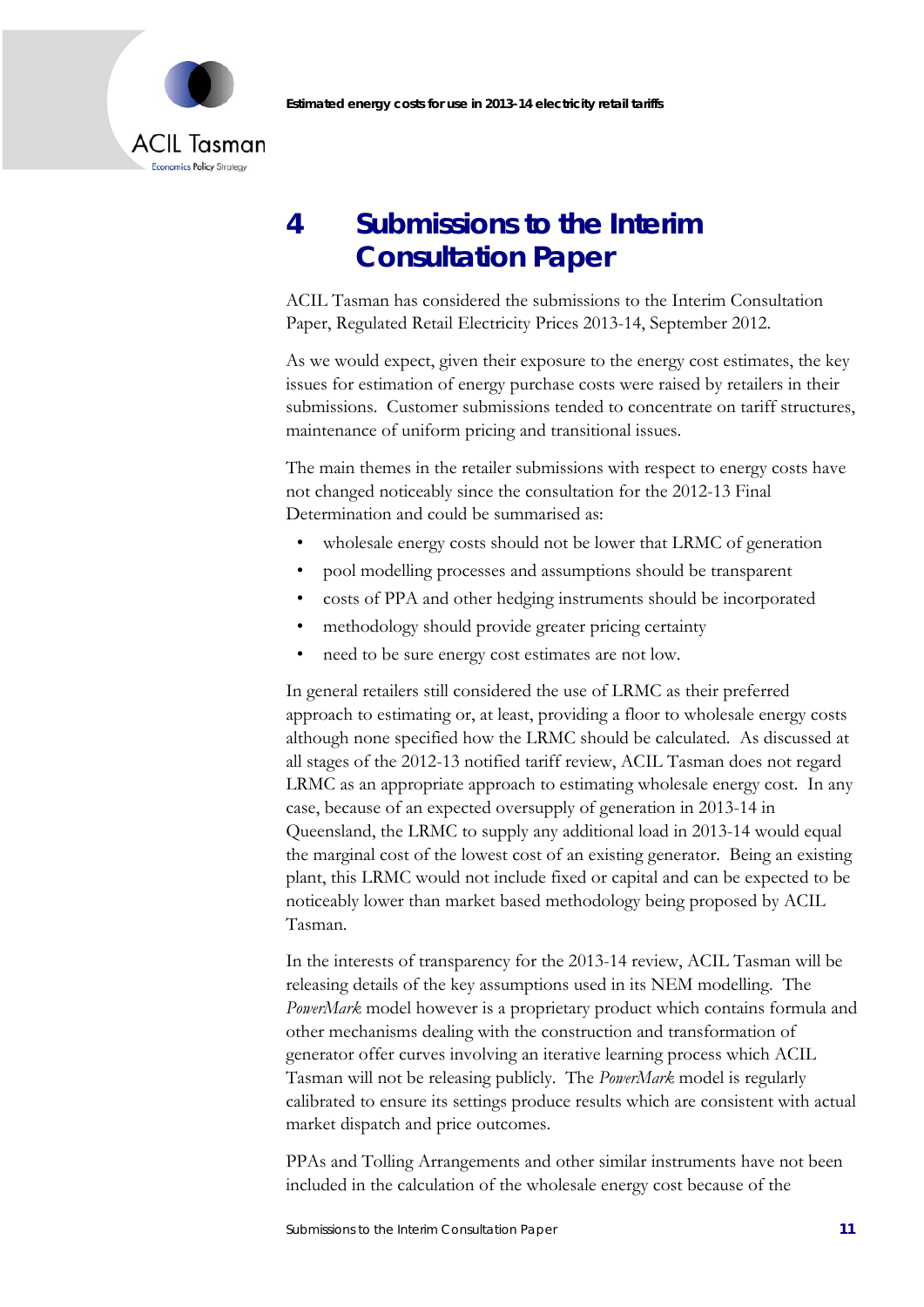

reasoning set out in Section 2.2. Furthermore, information on these arrangements is not in the public domain and as such ACIL Tasman does not have access to such information. Finally, because such information is commercially sensitive, its use would result in a non-transparent outcome.

Pricing certainty year to year is not a feature of the electricity market and as such the market based methodology proposed by ACIL Tasman will exhibit some movement both upwards and downwards in line with the competitive NEM market fundamentals. However, apart from the affect of movements in carbon pricing, over time we would not generally expect to see large upward movements in wholesale energy costs year on year particularly in the immediate three to five years given the subdued forecast of load growth and the current amount of excess plant capacity during that time.

ACIL Tasman understands that there is a degree of uncertainty in its market based approach and there may be some small risk that the actual market costs are higher than its estimate. On this basis ACIL Tasman proposes to use the 95th percentile of hedged prices for the energy cost estimate rather than the median used for the 2012-13 analysis.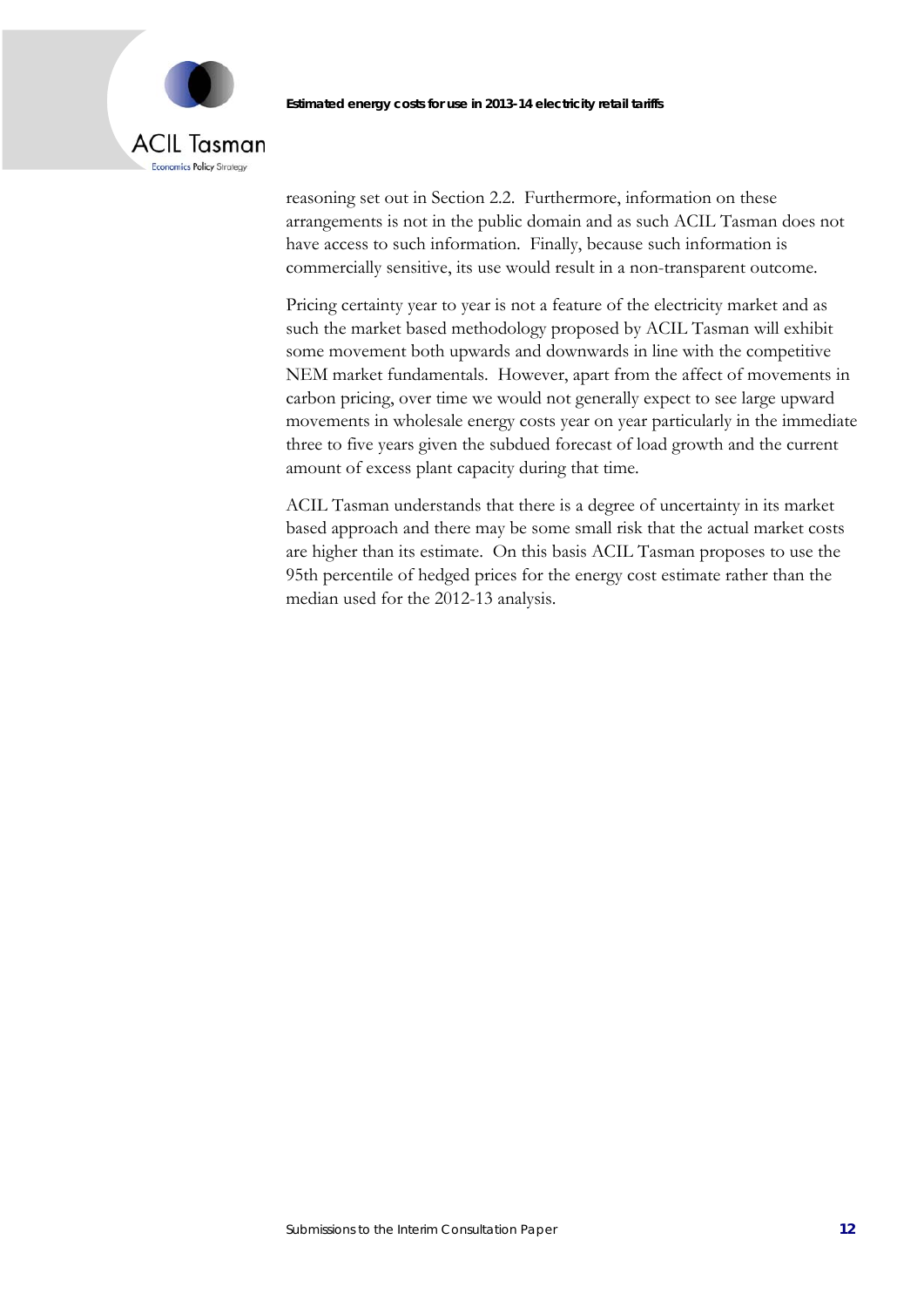

# **5 Market based approach methodology**

The proposed market based approach methodology is set out in this section of the report.

### **5.1 Wholesale energy cost**

The proposed methodology is similar to that used for the Final Determination for 2012-13 except that the revised approach incorporates load forecast and other uncertainties in order to minimise any residual price and volume risks in the final energy cost estimates. This means modelling and weighting a variety of load forecast possibilities and using the 95th percentile rather than the median of the resultant hedged prices as the estimate of energy costs. ACIL Tasman has been engaged to provide advice on, and best estimates of, energy costs faced by retailers in Queensland. Consideration of the likely impact of the energy cost estimates and any associated uncertainties on retail competition is specifically excluded from the consultant TOR but, of course, still remains a matter to be addressed by the Authority mainly through its headroom allowance.

The approach is designed to simulate the wholesale energy market from a retailing perspective, where retailers hedge the pool price risk by entering into electricity futures contracts. It involves passing hourly pool prices and load profiles for 462 simulations of 2013-14, estimated using ACIL Tasman's electricity market simulator, *PowerMark,* through a retailer contracting model to estimate wholesale energy costs.

The approach is a simplification of the actual contract market in that it is based on observable prices for base, peak and cap contracts only. It does not include other instruments available to retailers, and about which ACIL does not have sufficient information to use to estimate energy costs, such as purchase of predetermined load profiles and use of own generation. The effects of these simplifications are not able to be estimated, but we consider that a retailer's rationale for entering into more complex hedging arrangements would be because such arrangements would result in lower overall energy costs than the estimates from the simplified contract model – otherwise the retailer would be expected to prefer the simplified contract model.

The approach involves estimating energy costs both before and after carbon pricing. This means that the 11 step process outlined below will be undertaken both with and without carbon pricing.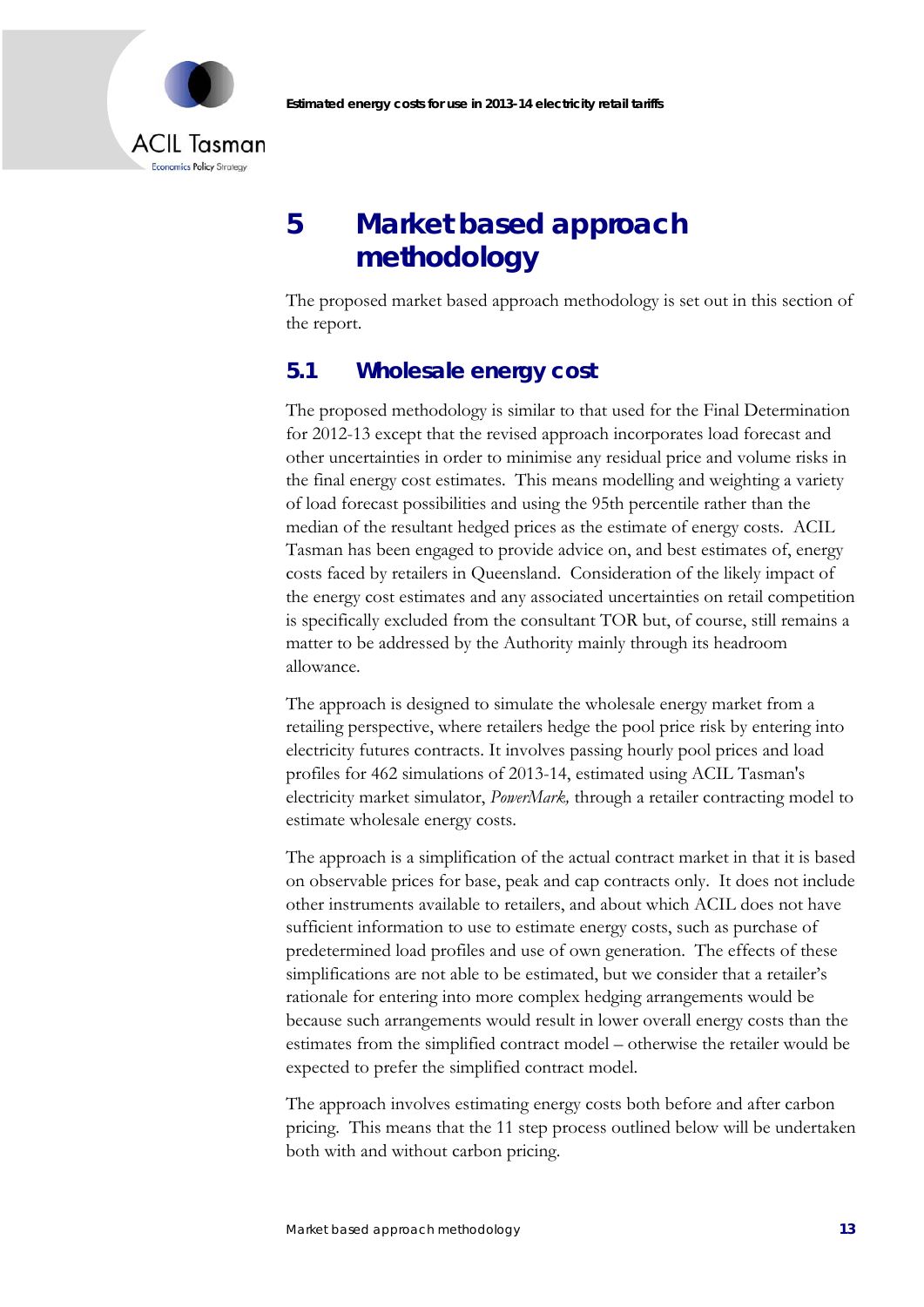

The market based approach includes the following steps:

- **Step 1. Extract actual load traces for three years 2009-10 to 2011-12:** The load traces are extracted from the AEMO published data and include the NEM regional totals, the NSLP and controlled loads in the Energex area and the NSLP in the Ergon area. The Energex NSLP is used to estimate the wholesale energy costs for <100MWh customers for Queensland and unmetered load in the Energex area and the Ergon Energy NLSP is used to estimate the wholesale energy costs applying to unmetered load and >100MWh customers in the Ergon Energy area. The Authority is currently considering the approach to very large non-market customers in Ergon Energy's area which may require extraction of further load profiles.
- **Step 2. Develop 42 simulated load traces each representing 2011-12:**  Construct 39 simulated load traces (using weather data for 1970-71 to 2008-09) for each NEM region and settlement class ( i.e. the Energex NSLP and controlled tariffs and the Ergon Energy NSLP). These simulated load traces are constructed by selecting daily load profiles from three years of actual load data (2009-10 to 2011-12). This is done for each day of the 39 weather data sets by adopting the daily loads (from 2009-10 to 2011-12) associated with the best matching daily temperature profile (given the season and day type) across the NEM. The actual load data (2009-10 to 2011-12) is normalised to the 2011-12 demand levels prior to the matching process being undertaken and these three traces are also used to give a total of 42 load traces representing 2011-12.

**Step 3. The resultant regional load traces are then adjusted to the 2013-14 level by adjusting them to match the 2013-14 demand and energy forecasts from the AEMO 2012 National electricity Forecast Report (NEFR).** The adjustment to match the load forecast for 2013-14 is applied simultaneously across the 42 simulated load traces. Total energy under the aggregate 42 simulated load traces is scaled to equal 42 times the forecast annual energy in each NEM region and peak demand for the 42 simulated load traces is scaled to match the 10 percent probability of exceedence (POE) summer demand forecasts in each region. Similarly, the median of the annual peak demands from the 42 simulated load traces is scaled to the 50 percent probability of exceedence (POE) summer demand forecasts in each region. And, the minimum of the annual peak demands from the 42 simulated load traces is scaled to the 90 percent probability of exceedence (POE) summer demand forecasts in each region. The hot weather experienced early in December 2012 resulted in a Queensland demand of 8,453MW which is well below the AEMO 50% POE medium growth forecast of 9,007MW which may suggest that the medium growth forecast has a lower probability of being actually achieved. AEMO is to release a revised economic forecast later in early 2013 and ACIL Tasman will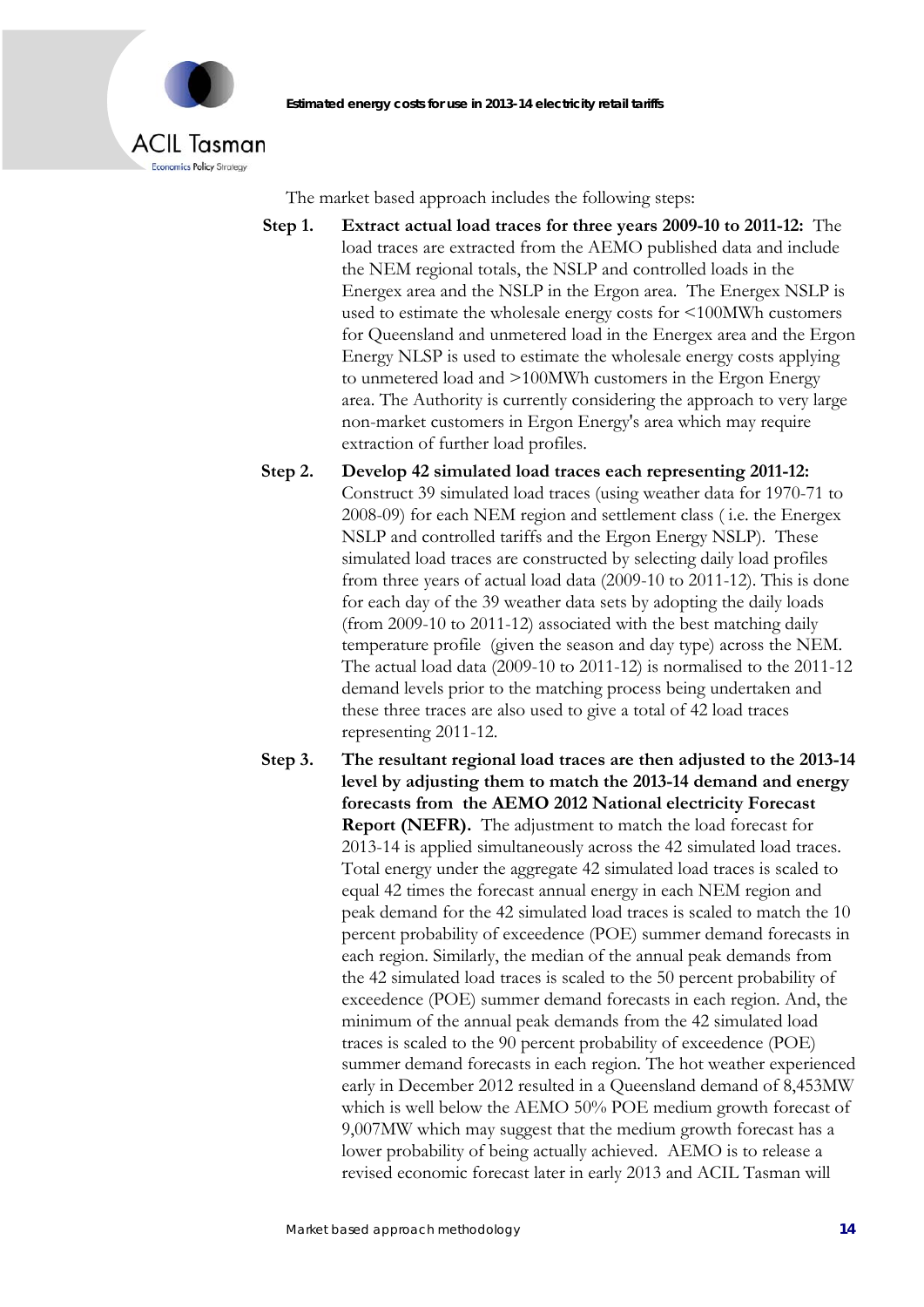



examine it see whether a more appropriate load forecast might be applicable for 2013-14. Another approach being considered by ACIL Tasman to incorporate forecast uncertainty, is to duplicate the analysis using alternative load forecasts, such as the low growth AEMO forecast, with the final result based on a sensible probability weightings for the different load forecast.

- **Step 4. Develop 11 plant outage simulations for the NEM**  Using binomial probability theory ACIL Tasman has simulated 10 sets of hourly forced outages for each generator unit in the NEM.
- **Step 5. Estimate hourly pool prices across the 462 data years:** Estimate 462 years (42 simulated load traces in combination with 11 outage simulations) of hourly prices for Queensland using *PowerMark*, , and the simulated load traces developed in Step 3 and the simulated outages from Step 4 as inputs. Fuel price and other plant cost and other assumptions used in the *PowerMark* modelling are those developed by ACIL Tasman over the past 15 years and are consistent with ACIL Tasman's latest internal Base Case. These assumptions come from a wide variety of sources and are constantly being monitored and updated.
- **Step 6. Determine hedging strategy Determine an appropriate hedging** strategy which a prudent retailer would be expected to use for each settlement class. The hedging strategy involves setting the parameters to calculate the base, peak and cap contract volumes based on the median year. ACIL Tasman proposes using the same strategy as employed for 2012-13. It was shown to remove almost all the price volatility and produced hedged prices which were very stable regardless of the weather and outage conditions.
- **Step 7. Determine contract volumes Contract volumes are calculated by** applying the hedging strategy to a simulated load trace selected from Step 5 which has a peak demand and annual energy very close to the 50% POE peak demand and energy forecast and has an annual load weighted price very close to the median load weighted price across all 462 simulations. Once established, these contract volumes are then fixed across all 462 simulations when calculating the wholesale energy costs. Contract volumes are calculated for each settlement class.
- **Step 8. Estimate forward contract prices for Queensland** Estimate forward quarterly contract prices for base, peak and cap contracts for 2012-13 using forward contract price data from d-cypha Trade. The contract prices are weighted by trade volume.
- **Step 9. Estimate energy costs for each of the 462 simulations** Bring together the contract prices and volumes for the median year with the projected hourly pool prices for the 462 simulations in a contract model and calculate a cost of wholesale energy for each of the 462 simulations.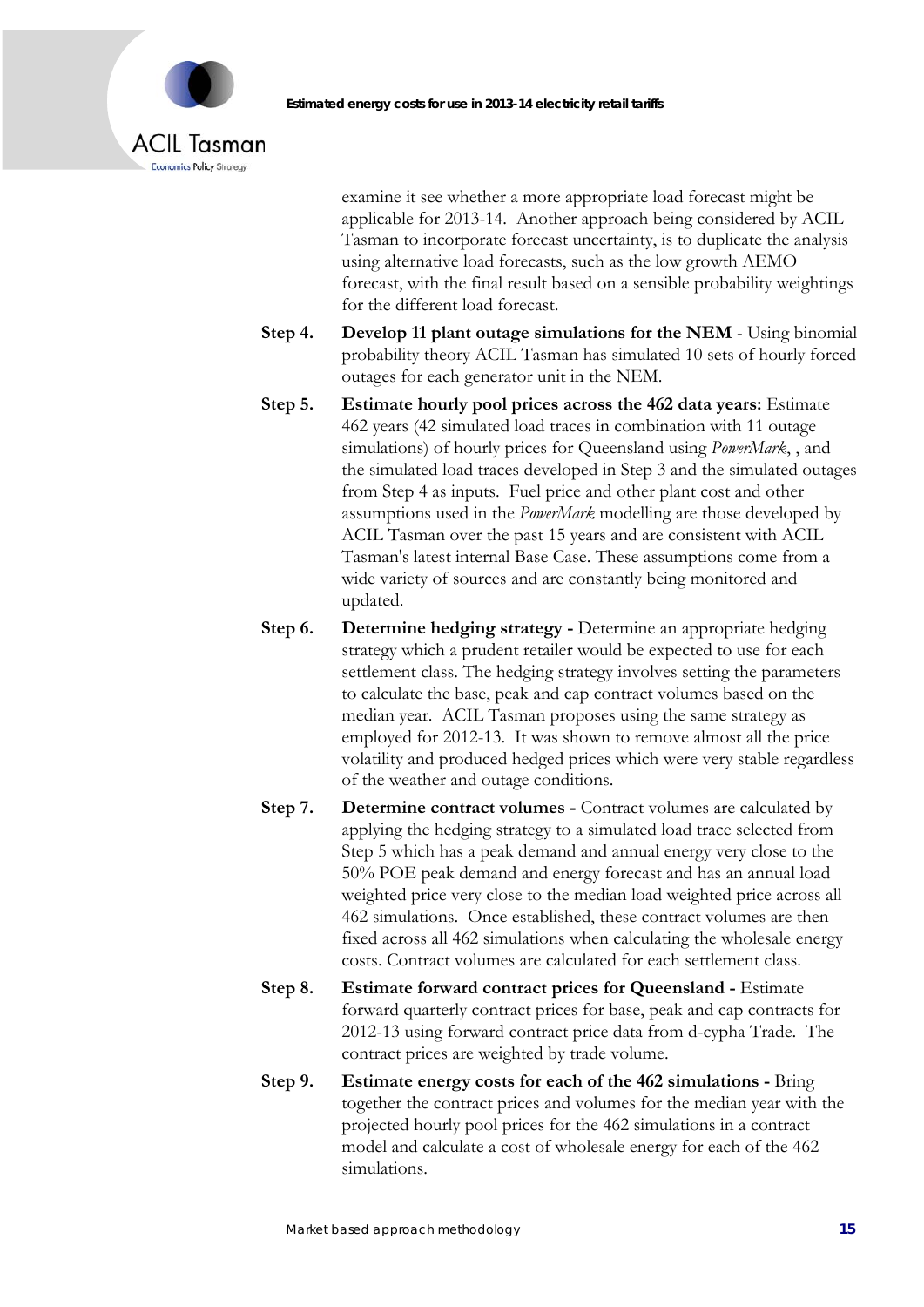

Economics Policy Strategy

- **Step 10. Calculate the energy costs for 2013-14** Estimated energy costs for 2012-13 were taken as the median of the annual energy cost estimates from Step 9. However, in recognition that there are other uncertainties not specifically accounted for in the process and to minimise any residual market volume or price risk, ACIL Tasman suggests using the 95th percentile of the 462 simulated annual hedged prices as the estimate of the cost of energy in 2013-14.
- **Step 11. Estimate energy costs for each settlement class This is achieved** by repeating Step 9 and Step 10 using the same hourly pool prices and contract strategy but with load profiles and contract volumes for each settlement class. For tariffs for all customers <100MWh annual consumption (residential and small business) the NSLP profile will be used. This means that the estimated energy costs are the same for all of these customers. However we note that the Authority is considering how best the estimate the energy costs for very large (ICC or CAC) non market customers in Ergon Energy's area which may involve analysis of other load profiles.

## **5.2 Other energy costs**

The approach to estimating the cost to retailers of the renewable energy schemes (LRET and SRES), the Queensland Gas Scheme, market related fees and costs is the similar to that used in the 2012-13 Final Determination.

The LRET and SRES cost estimates will be based on the latest available Renewable Power Percentage (RPP) and Small-scale Technology Percentage (STP) for these schemes from the Clean Energy Regulator (CER) and applying the market based Large-scale Generation Certificate (LGC) prices from AFMA over recent years and allowing a price of \$40.00 for Small-scale Technology Certificates (STCs).

The cost of the Queensland Gas Scheme will be based on 15% cover and an average of the Gas Electricity Certificate (GEC) prices over the past four years from AFMA.

Market fees and ancillary service charges will again be based on AEMO estimates or projections of past fees and charges.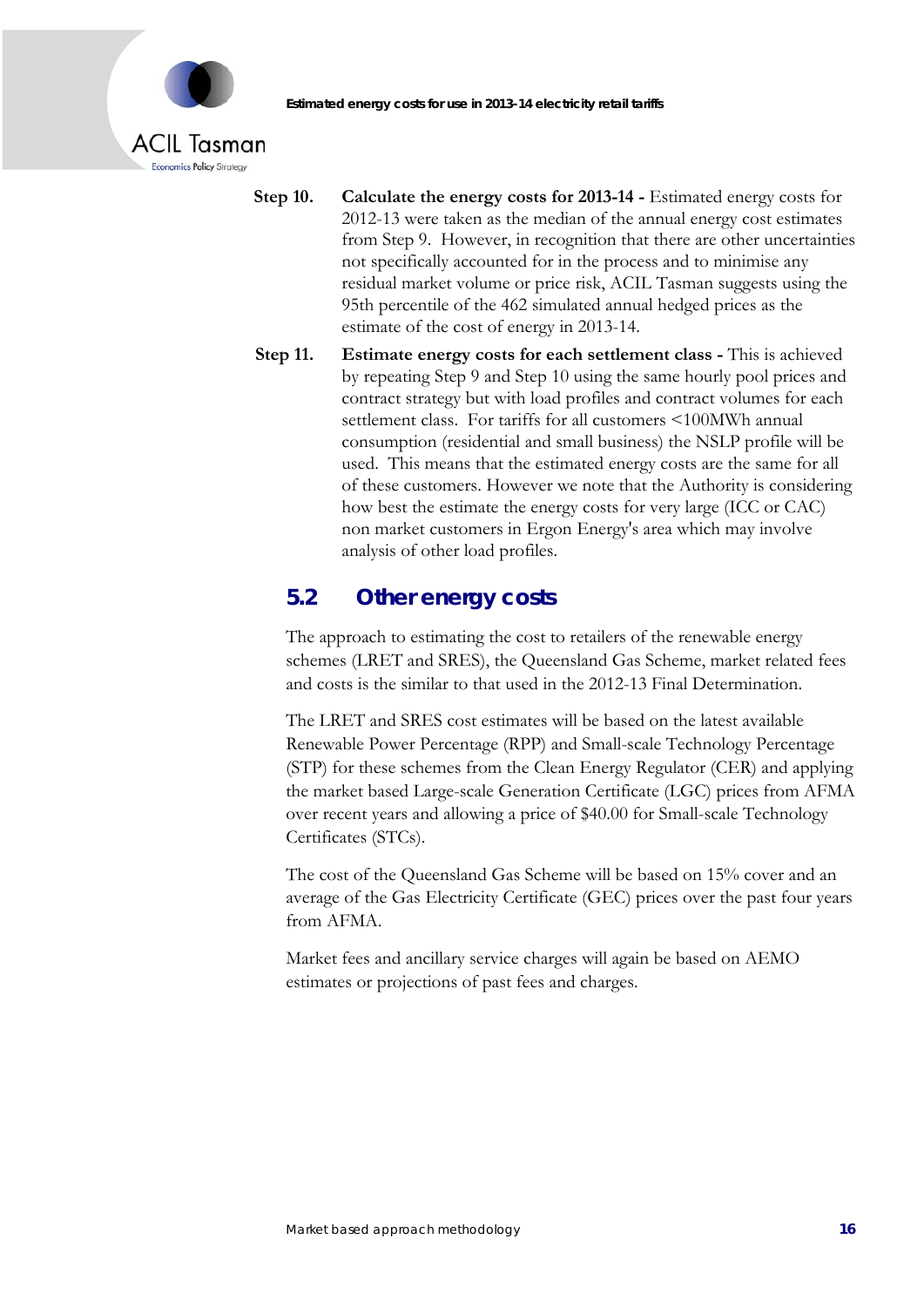

Economics Policy Strategy

**Estimated energy costs for use in 2013-14 electricity retail tariffs** 

# **A Ministerial Delegation**

DELEGATION TO OCA

ELECTRICITY ACT 1994 Section 90AA(1)

#### DELEGATION

I, Mark McArdle, the Minister for Energy and Water Supply, in accordance with the power of delegation in section 90AA(l) of the *Electricity* Act *1994* (the Act), delegate to the Queensland Competition Authority (QCA) the function under section 90(1) of the Act of deciding the prices that a retail entity may charge its non-market customers for customer retail services for the tariff years from 1 July 2013 to 30 June 2016.

The following are the Terms of Reference of the price determination:

#### Terms of Reference

- 1. These Terms of Reference apply for each of the tariff years in the delegation period.
- 2. In each tariff year of the delegation period, QCA is to calculate the notified prices and publish an annual price determination, In the form of a tariff schedule, in accordance with these Terms of Reference.
- 3. In accordance with section 90(5)(a) of the Act, In making a price determination for each tariff year QCA must have regard to all of the following:
	- (a) the actual costs of making, producing or supplying the goods or services;
	- (b) the effect of the price determination on competition in the Queensland retail electricity market; and
	- (c) the matters set out in paragraph 5 of these Terms of Reference.
- 4. In accordance with section 90(5)(b) of the Act, QCA may have regard to any other matter that QCA considers relevant.
- 5. The matters that QCA is required by this delegation to consider are:
	- (a) Uniform Tariff Policy QCA must consider the Government's Uniform Tariff Policy, which provides that, wherever possible, non-market customers of the same class should have access to uniform retail tariffs and pay the same notified price for their electricity supply, regardless of their geographic location;
	- (b) Time of Use Pricing QCA must consider whether its approach to calculating time-of-use tariffs can strengthen or enhance the underlying network price

Page 1 of 4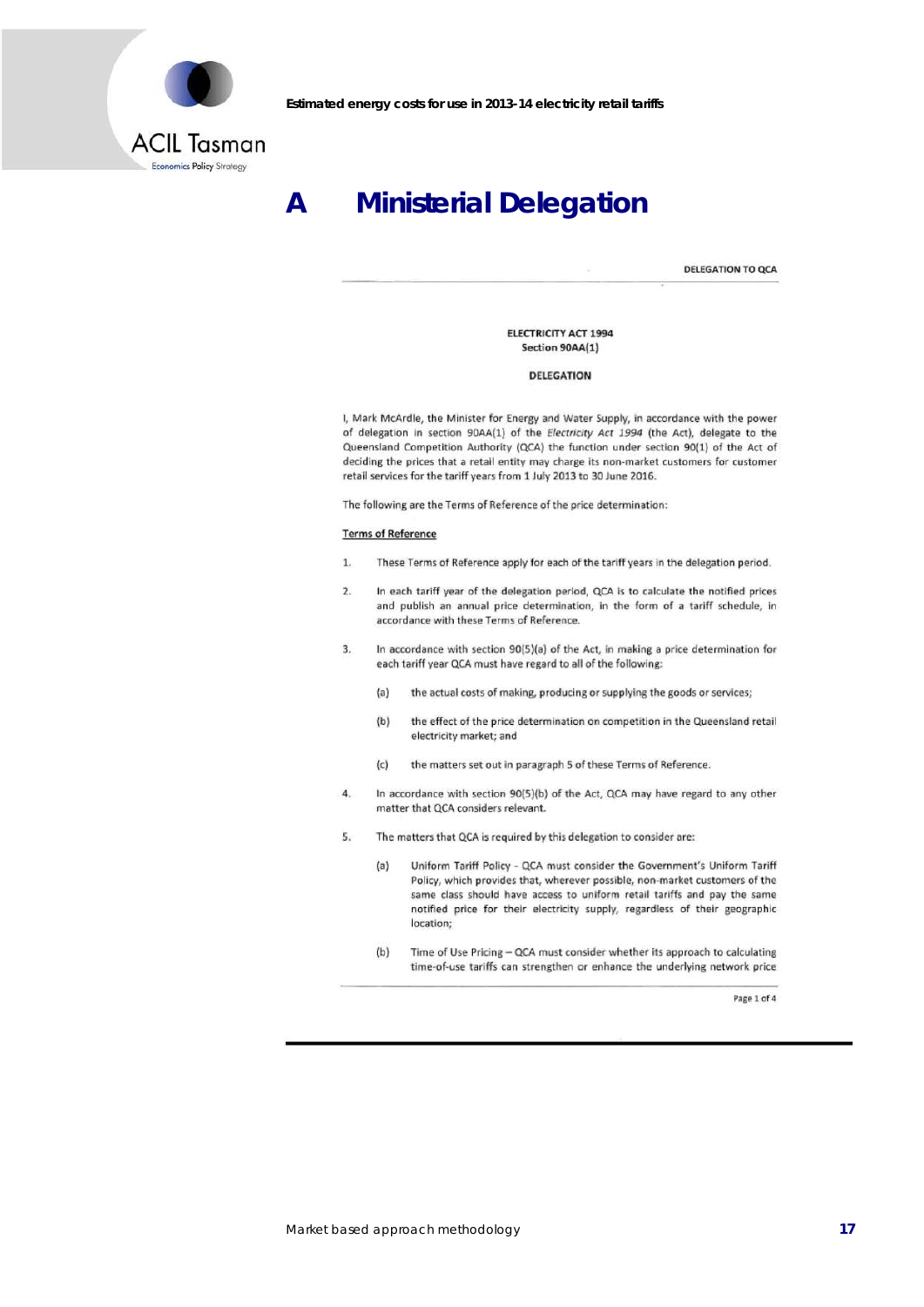

| <b>DELEGATION TO QCA</b>                                                                                                                                                                                                                                                                                                                                                             |                                                                                                                                                                                                                             |  |  |
|--------------------------------------------------------------------------------------------------------------------------------------------------------------------------------------------------------------------------------------------------------------------------------------------------------------------------------------------------------------------------------------|-----------------------------------------------------------------------------------------------------------------------------------------------------------------------------------------------------------------------------|--|--|
| their energy consumption during peak times;                                                                                                                                                                                                                                                                                                                                          | signals and encourage customers to switch to time-of-use tariffs and reduce                                                                                                                                                 |  |  |
| (c)<br>(energy and retail cost) is determined by QCA;                                                                                                                                                                                                                                                                                                                                | Framework - QCA must use the Network (N) plus Retail (R) cost build-up<br>methodology when working out the notified prices and making the price<br>determination, where N (network cost) is treated as a pass-through and R |  |  |
| When determining the N components for each regulated retail tariff for each<br>(d)<br>tariff year, QCA must consider the following:                                                                                                                                                                                                                                                  |                                                                                                                                                                                                                             |  |  |
| (i)<br>for residential and small business customers, that is, those who<br>consume less than 100 megawatt hours (MWh) per annum - basing<br>the network cost component on the network charges to be levied by<br>Energex;                                                                                                                                                            |                                                                                                                                                                                                                             |  |  |
| (ii)<br>for large business customers in the Ergon Energy distribution region<br>who consume 100MWh or more per annum - basing the network cost<br>component on the network charges to be levied by Ergon Energy<br>given that, from 1 July 2012, large business customers in the Energex<br>distribution region no longer have access to notified prices;                            |                                                                                                                                                                                                                             |  |  |
| Transitional Arrangements - QCA must consider:<br>(e)                                                                                                                                                                                                                                                                                                                                |                                                                                                                                                                                                                             |  |  |
| for the standard regulated residential tariff (Tariff 11), implementing a<br>(i)<br>three-year transitional arrangement to rebalance the fixed and<br>variable components of Tariff 11, so that each component (fixed and<br>variable) of Tariff 11 is cost-reflective by 1 July 2015;                                                                                               |                                                                                                                                                                                                                             |  |  |
| (ii)<br>for the existing obsolete tariffs (i.e. farming, irrigation, declining block,<br>non-domestic heating and large business customer tariffs),<br>implementing an appropriate transitional arrangement should QCA<br>consider there would be significant price impacts for customers on<br>these tariffs if required to move to the alternative cost-reflective<br>tariffs; and |                                                                                                                                                                                                                             |  |  |
| for the large business customer tariffs introduced in 2012-13 (i.e.<br>(iii)<br>Tariffs 44, 45, 46, 47 and 48), whether customers on these tariffs<br>should be able to access the transitional arrangements for the<br>obsolete large business customer tariffs should QCA consider that a<br>transitional arrangement for the obsolete tariffs is necessary.                       |                                                                                                                                                                                                                             |  |  |
| <b>Interim Consultation Paper</b>                                                                                                                                                                                                                                                                                                                                                    |                                                                                                                                                                                                                             |  |  |
| As part of each annual price determination, QCA must publish an interim<br>6.<br>consultation paper identifying key issues to be considered when calculating the N                                                                                                                                                                                                                   |                                                                                                                                                                                                                             |  |  |
|                                                                                                                                                                                                                                                                                                                                                                                      | Page 2 of 4                                                                                                                                                                                                                 |  |  |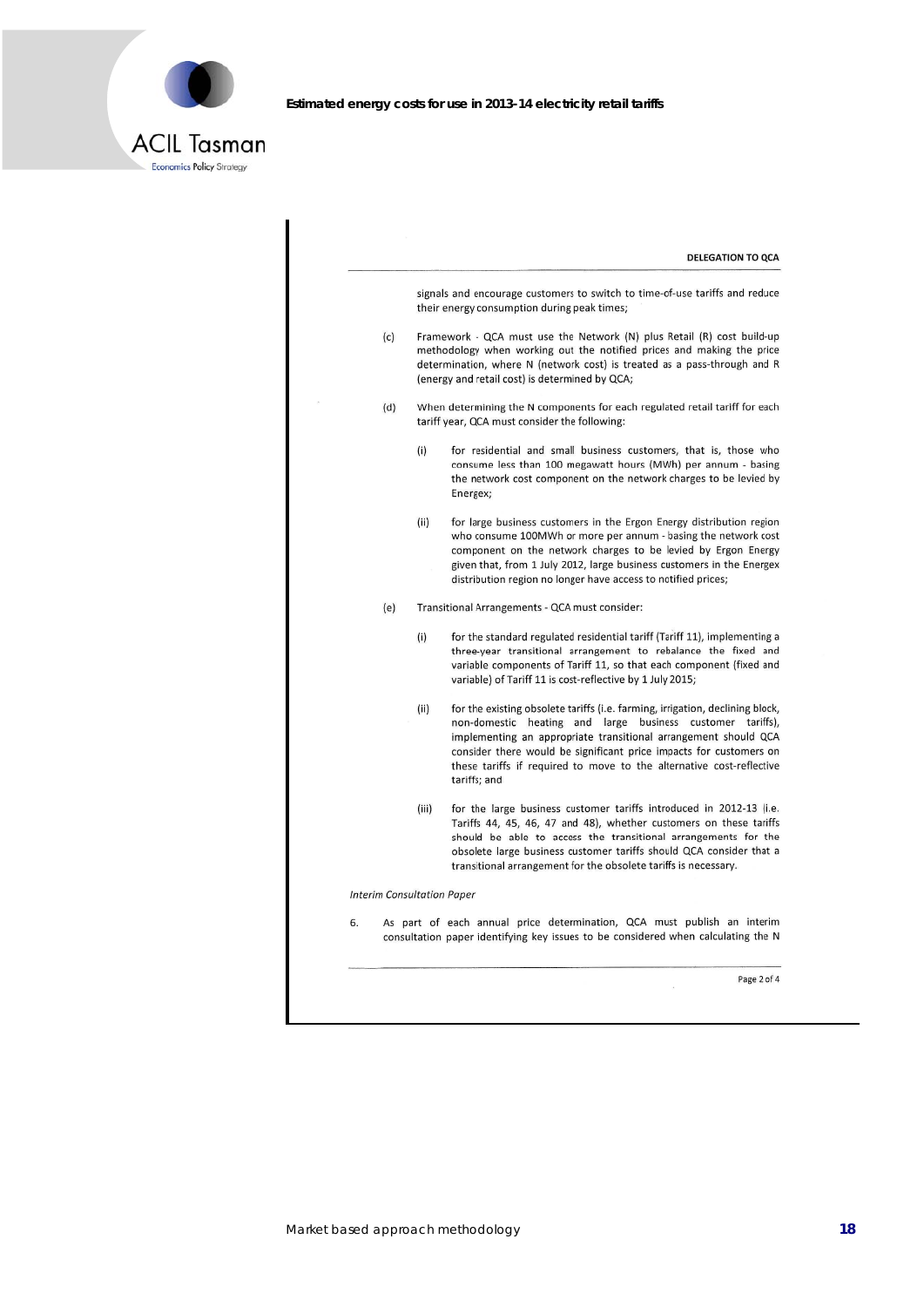

#### **DELEGATION TO QCA**

and R components of each regulated retail electricity tariff and transitioning relevant retail tariffs over the three-year delegation period.

- $\overline{7}$ . QCA must publish a written notice inviting submissions about the interim consultation paper. The notice must state a period during which anyone can make written submissions to QCA about issues relevant to the price determination.
- QCA must consider any submissions received within the consultation period and  $\mathbf{R}$ make them available to the public, subject to normal confidentiality considerations.

#### **Consultation Timetable**

As part of each annual price determination, QCA must publish an annual  $\mathbf{q}$ consultation timetable within two weeks after submissions on the interim consultation paper are due, which can be revised at the discretion of QCA, detailing any proposed additional public papers and workshops that QCA considers would assist the consultation process.

#### Workshops and additional consultation

- 10. As part of the Interim Consultation Paper and in consideration of submissions in response to the Interim Consultation Paper the QCA must consider the merits of additional public consultation (workshops and papers) on identified key issues.
- Specifically, given the three-year period of the delegation the QCA must conduct a 11. public workshop on the energy and retail cost components used to determine regulated retail tariffs prior to the release of the 2013-14 Draft Determination.

#### **Draft Price Determination**

- As part of each annual price determination, QCA must investigate and publish an  $10.$ annual report of its draft price determination on regulated retail electricity tariffs, with each tariff to be presented as a bundled price, for the relevant tariff year. The draft price determination must also specify the carbon cost allowances for the relevant tariff year.
- QCA must publish a written notice inviting submissions about the draft price 11. determination. The notice must state a period during which anyone can make written submissions to QCA about issues relevant to the draft price determination.
- $12.$ QCA must consider any submissions received within the consultation period and make them available to the public, subject to normal confidentiality considerations.

Page 3 of 4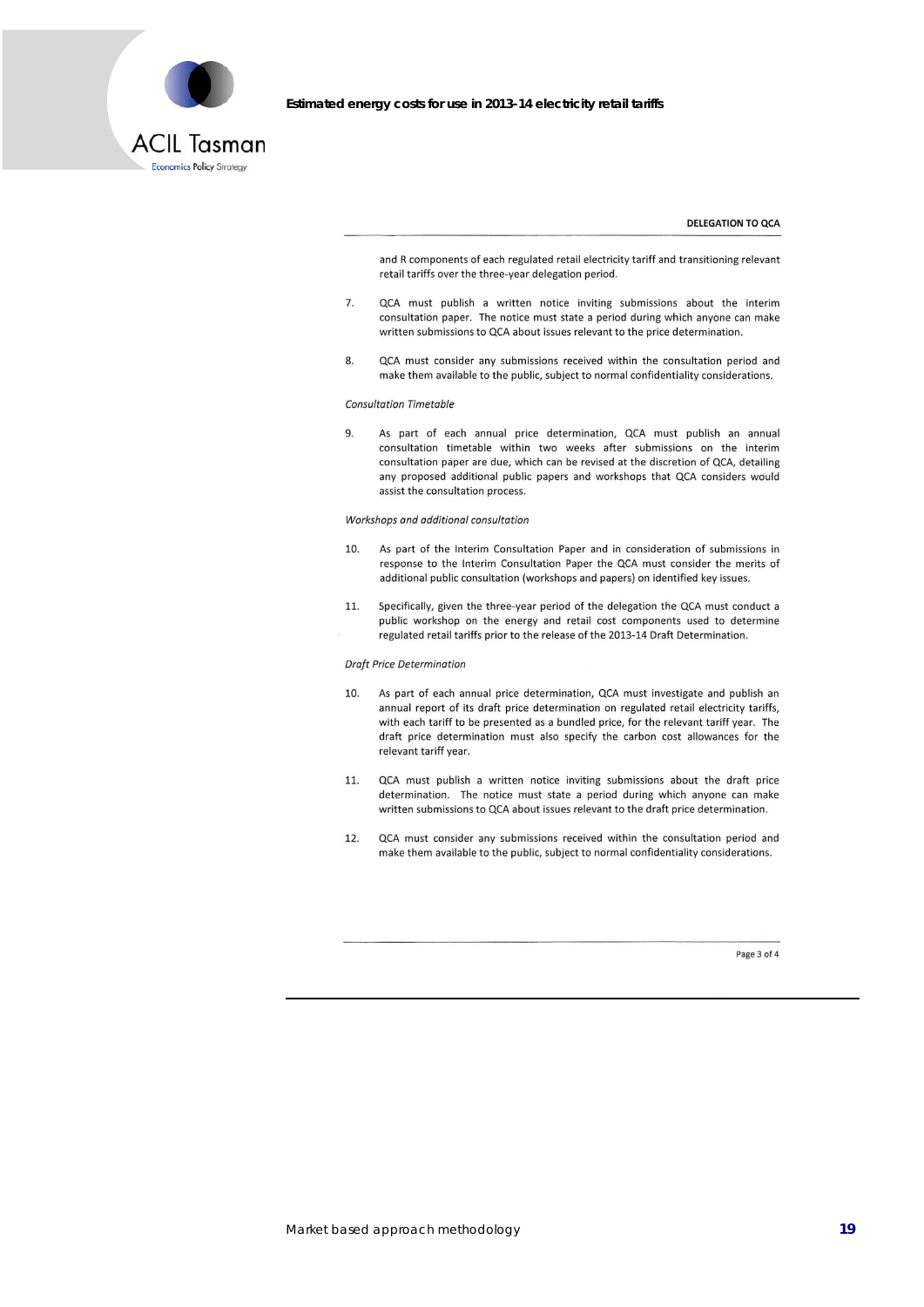

**DELEGATION TO OCA** 

#### **Final Price Determination**

 $13.$ As part of each annual price determination, QCA must investigate and publish an annual report of its final price determination on regulated retail electricity tariffs, with each tariff to be presented as a bundled price, for the relevant tariff year, and gazette the bundled retail tariffs. The final price determination must also specify the carbon cost allowances for the relevant tariff year.

#### Timina

- 14. QCA must make its reports available to the public and, at a minimum, publicly release for each tariff year the papers and price determinations listed in paragraphs 6 to 13.
- QCA must publish the interim consultation paper for the 2013-14 tariff year no later 15. than one month after the date of this Delegation and no later than 30 August before the commencement of the subsequent tariff years.
- QCA must publish the draft price determination on regulated retail electricity tariffs 16 no later than 15 February 2013 for the 2013-14 tariff year and no later than 13 December before the commencement of the subsequent tariff years.
- QCA must publish the final price determination on regulated retail electricity tariffs 17. for each relevant tariff year, and have the bundled retail tariffs gazetted, no later than 31 May each year.

**DATED this** 

 $51h$ 

day of September 2012.

SIGNED by the Honourable Mark McArdle, Minister for Energy and Water Supply ) (signature)

Page 4 of 4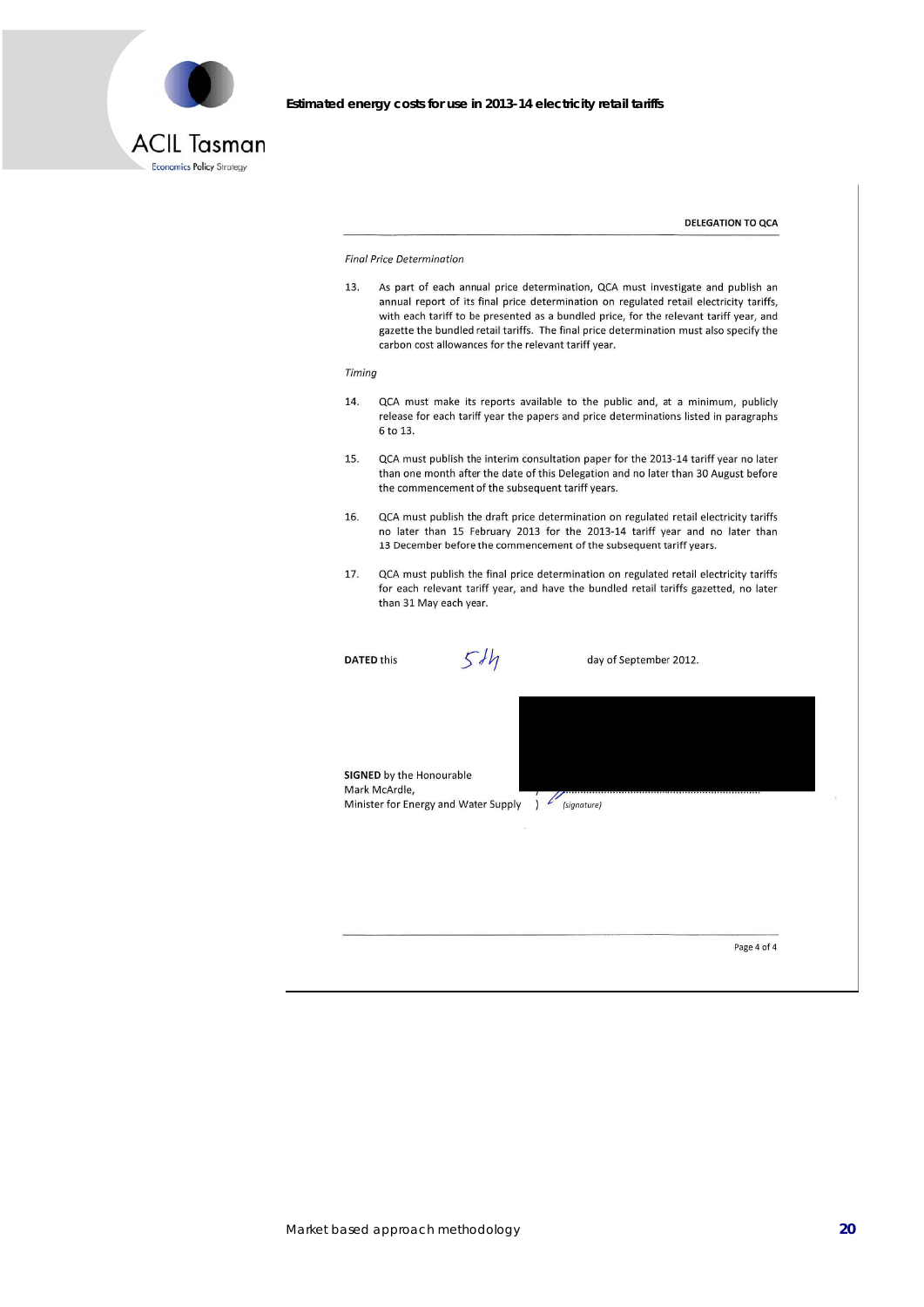

### **Consultancy Terms of Reference** B

### **Terms of Reference**

### Review of Regulated Retail Electricity Tariffs and Prices for 2013-14

#### **Assessment of Energy Costs and Tariff Structure**

#### 31 October 2012

#### $\mathbf{L}$ **Project Background**

On 5 September 2012, the Minister for Energy and Water Supply provided the Authority a Delegation requiring it to determine regulated retail electricity prices (notified prices) for a three-year period from 1 July 2013 to 30 June 2016 (Attachment 1).

While the task is delegated for three years (rather than a one-year period as previously), the Authority is still required to determine prices annually. The first determination is to apply from 1 July 2013 to 30 June 2014.

The Authority will require the assistance of a consultant to estimate the cost of energy for notified prices.

#### **Outline of Consultancy**  $\overline{2}$ .

The consultant will be required to provide expert advice to the Authority on the energy costs to be incurred by a retailer to supply customers on notified prices for 2013-14. In preparing its advice, the consultant must have regard to the actual costs of making, producing or supplying the goods or service.

The Authority will require 2013-14 estimates for:

- $(a)$ wholesale energy costs;
- the costs of complying with state and federal government policies such as the Queensland Gas Scheme, the Enhanced Renewable Energy Target Scheme and the carbon tax;  $(b)$
- (c) NEM fees and ancillary services charges; and
- (d) losses in the transmission and distribution of electricity to customers.

The Authority is also offering an 'in principle' agreement for the consultant to be engaged to provide similar advice for its 2014-15 and 2015-16 reviews. This offer is subject to the consultant not undertaking work over the three-year period that might be seen as a conflict of interest or could otherwise preclude their appointment as the Authority's advisor. Appointment in each year would of course be subject to the proposed cost being reasonable given the nature of the task for the year and the cost in previous years.

 $3.$ **Deliverables** 

The consultant will be required to provide a series of deliverables and take part in workshops, consultations and meetings. While Table 1 outlines the mandatory deliverables for the

 $-1-$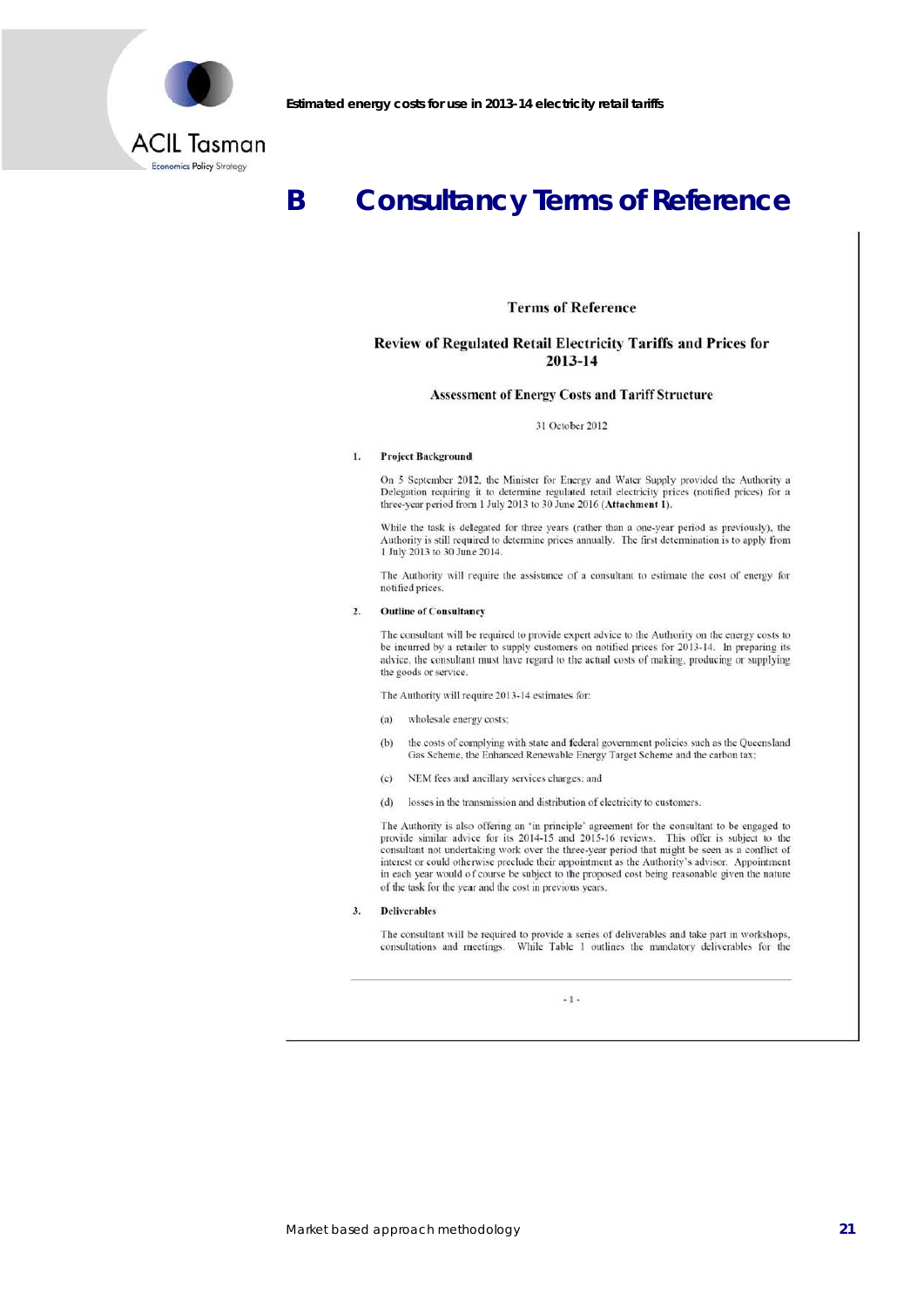

```
Queensland Competition Authority
```
Terms of Reference

consultancy, there may be additional requests made of the consultants from time to time as needed by the Authority.

#### Table 1: Timetable for the Consultancy

| <b>Deliverable</b>   | Task                                                                                                                                                                                             | Due date            |
|----------------------|--------------------------------------------------------------------------------------------------------------------------------------------------------------------------------------------------|---------------------|
| Stakeholder Workshop | Conduct a workshop with<br>interested parties on the<br>consultant's proposed approach<br>to calculating energy costs                                                                            | Early December 2012 |
| Draft Report         | Address submissions on the<br>Authority's Interim Consultation<br>Paper and issues raised in the<br>Stakeholder Workshop<br>Outline the consultant's<br>approach<br>Provide draft cost estimates | 7 December 2012     |
| Final Report         | Address submissions on the<br>Draft Report<br>Outline the consultant's final<br>approach<br>Provide final cost estimates<br>٠                                                                    | 5 April 2013        |

#### $\overline{4}$ . **Resources/Data Provided**

The consultant will be required to source modelling data and information independently.

Additional information relevant to this consultancy may be found in the Authority's publications which can be obtained from the Authority's website.

#### **Project Time Frame** 5.

The consultancy will commence in mid October 2012 and is expected to be completed by 31 May 2013.

#### 6. **Proposal Specifications and Fees**

The proposal should:

- $\ddot{\phantom{0}}$ include the name, address and legal status of the tenderer;
- provide the proposed methods and approach to be applied;  $\bullet$
- . provide a fixed price quote for the provision of the services detailed herein; and
- nominate the key personnel who will be engaged on the assignment together with the following information:
	- name:  $\omega$
	- professional qualifications; ÷.

 $-2-$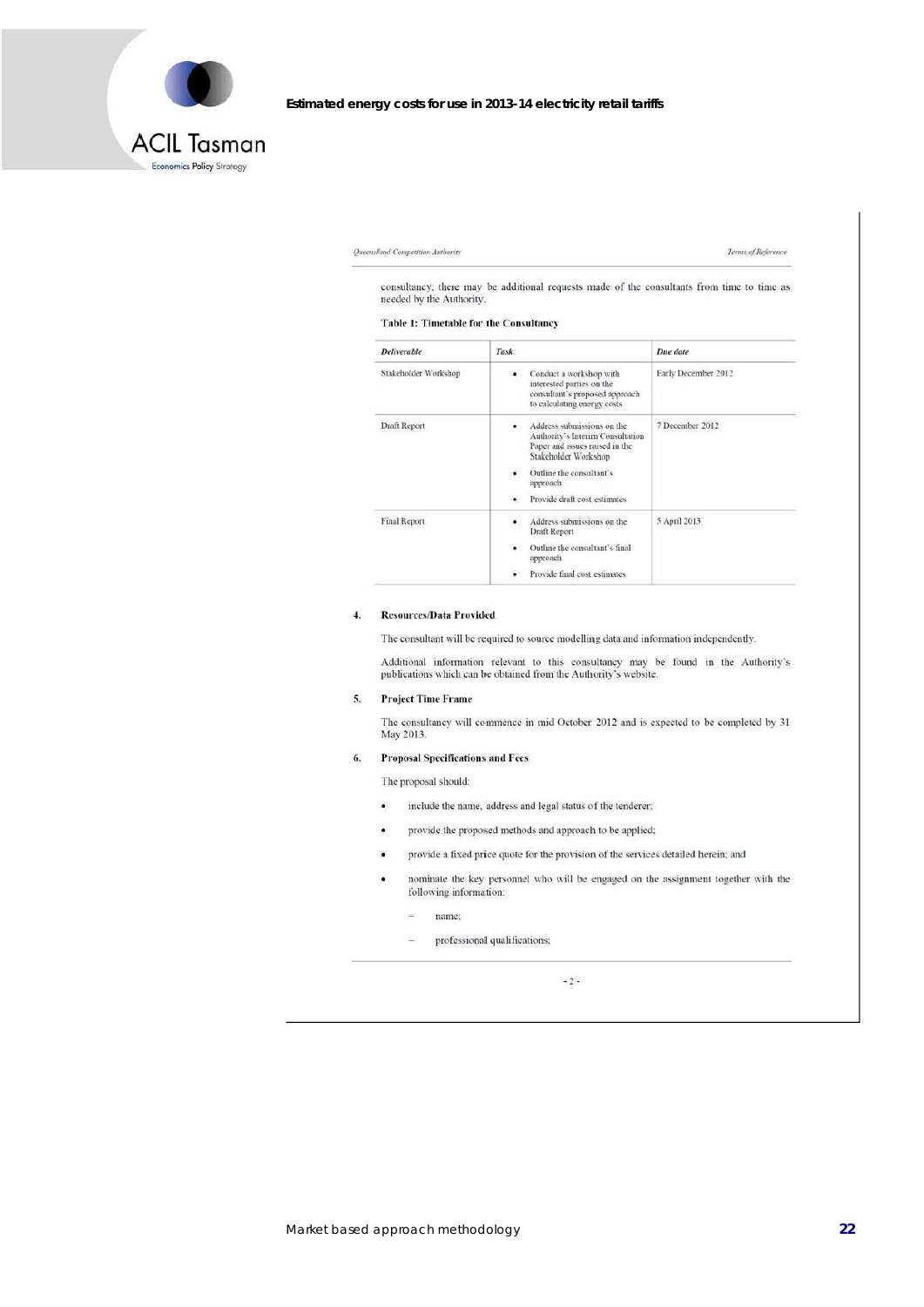

Economics Policy Strategy

Estimated energy costs for use in 2013-14 electricity retail tariffs

### Queensland Competition Authority Terms of Reference general experience and experience which is directly relevant to this assignment;  $\bar{a}$ expected time each consultant will work on the project; and standard fee rates for any contract variations. The fee quoted is to be inclusive of all expenses and disbursements. A full breakdown of consultancy costs is required with staff costs reconciled to the consultancy work plan. Total payment will be made within 28 days of receiving an invoice at the conclusion of the consultancy. **Contractual Arrangements** 7. This consultancy will be offered in accordance with the Authority's standard contractual agreement This agreement can be viewed at http://www.qca.org.au/about/consultancyagreement.php 8. Reporting The consultant will be required to provide the Authority with progress reports on an "as needs" The consultant win be required to provide the radiunful progress reports on an as needs<br>In necessary, the consultant should drafts of final reports will be required prior to project completion.<br>If necessary, the consultant  $9.$ Confidentiality Under no circumstance is the selected consultant to divulge any information obtained from any distributor, retailer or the Authority for the purposes of this consultancy to any party, other than with the express permission of the distributor or retailer concerned, and the Authority. 10. Conflicts of Interest For the purpose of this consultancy, the consultant is required to affirm that there is no, and will not be any, conflict of interest as a result of this consultancy. 11. Authority Assessment of Proposal The proposal will be assessed against the following criteria: understanding of the project;  $\bullet$ skills and experience of the firm and team;  $\blacksquare$ the proposed methods and approach;  $\bullet$ capacity to fulfil the project's timing requirements; and value for money.  $\bullet$ In making its assessment against the criteria, the Authority will place most weight on relevant experience of the team members involved and the proposed method for the completion of the task

 $-3-$